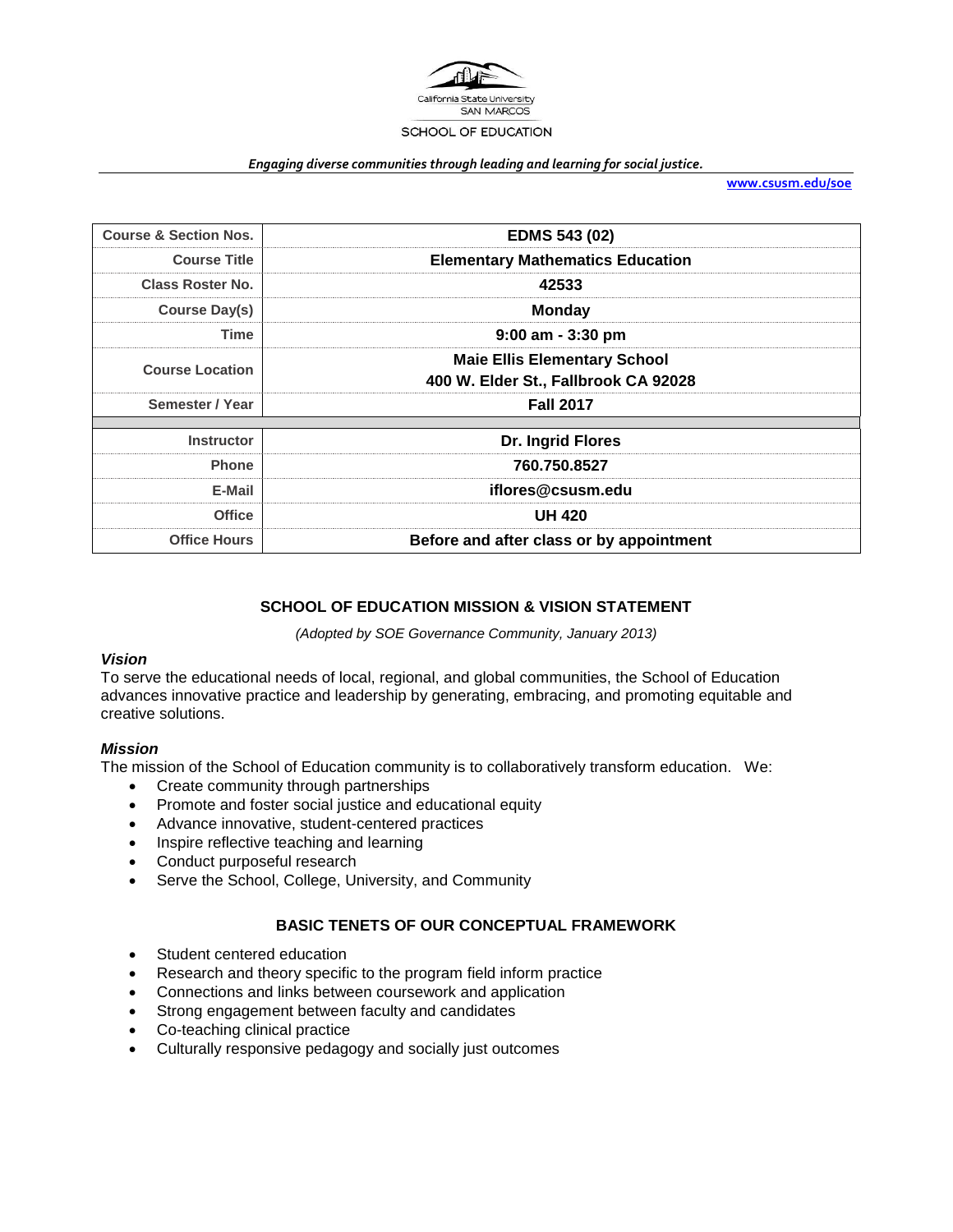# **TABLE OF CONTENTS**

| TPE2: Creating and Maintaining Effective Environments for Student Learning. Beginning teachers:  3     |  |
|--------------------------------------------------------------------------------------------------------|--|
| TPE3: Understanding and Organizing Subject Matter for Student Learning. Beginning teachers: 3          |  |
|                                                                                                        |  |
| TPE4: Planning Instruction and Designing Learning Experiences for All Students. Beginning teachers:  4 |  |
|                                                                                                        |  |
|                                                                                                        |  |
|                                                                                                        |  |
|                                                                                                        |  |
|                                                                                                        |  |
|                                                                                                        |  |
|                                                                                                        |  |
|                                                                                                        |  |
|                                                                                                        |  |
|                                                                                                        |  |
|                                                                                                        |  |
|                                                                                                        |  |
|                                                                                                        |  |
|                                                                                                        |  |
|                                                                                                        |  |
|                                                                                                        |  |
|                                                                                                        |  |
|                                                                                                        |  |
|                                                                                                        |  |
|                                                                                                        |  |
|                                                                                                        |  |
|                                                                                                        |  |
|                                                                                                        |  |
|                                                                                                        |  |
|                                                                                                        |  |
|                                                                                                        |  |
|                                                                                                        |  |
|                                                                                                        |  |
|                                                                                                        |  |
|                                                                                                        |  |
|                                                                                                        |  |
|                                                                                                        |  |
|                                                                                                        |  |
|                                                                                                        |  |
|                                                                                                        |  |
|                                                                                                        |  |
|                                                                                                        |  |
|                                                                                                        |  |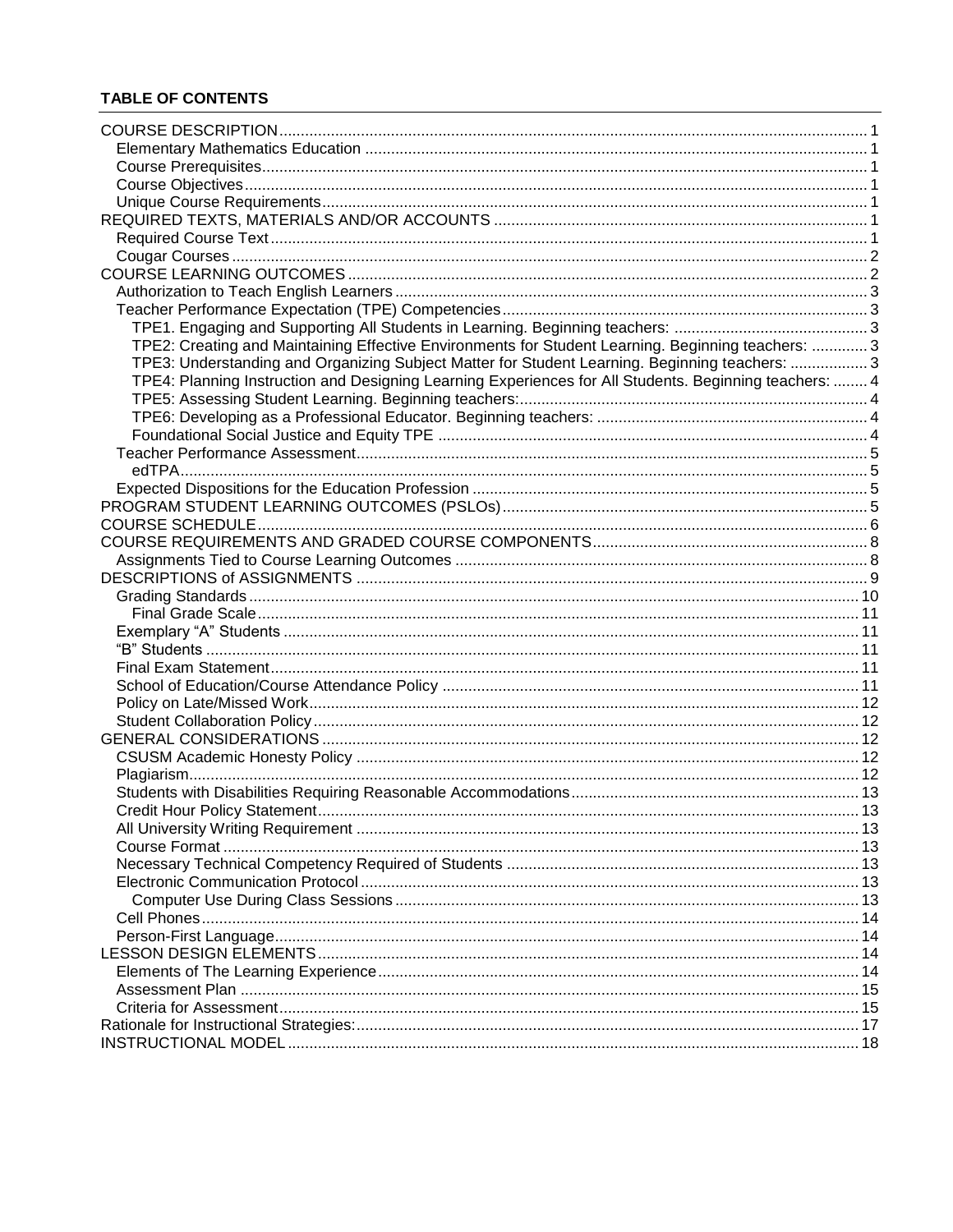# **COURSE DESCRIPTION**

### <span id="page-2-1"></span><span id="page-2-0"></span>**Elementary Mathematics Education**

Focuses on curriculum development, methods, techniques, materials, planning, organization, and assessment in various elementary school curricula, and curriculum integration in mathematics. Methods of cross-cultural language and academic development will be integrated into the course. Requires participation/observation in the public schools. - Catalog description

Learning to teach mathematics well is challenging and, therefore, this course will only begin your education in learning how to teach mathematics. This course is but one stage in your process of becoming a mathematics teacher. We are expected to: (a) deepen our understanding of the mathematics taught at the elementary level, including such topics as place value, base systems, number theory, fractions, proportions, statistics, and algebra, (b) develop an understanding of the current issues and best practices in mathematics education, (c) develop a familiarity with the California mathematics and Common Core State standards, (d) develop an understanding of children's content specific thinking, (e) learn to teach content specific concepts using effective and appropriate strategies, including the educational use of technology, (f) practice how to teach for mathematical understanding, and (g) develop strategies to create a classroom environment that promotes the investigation and growth of mathematical ideas and to ensure the success of all students in multi-cultural settings – Course Instructor

#### <http://www.csusm.edu/catalog/documents/2016-2018/CSUSM-2016-2018-Catalog.pdf>

#### <span id="page-2-2"></span>**Course Prerequisites**

Admission to the Multiple Subject Credential Program

#### <span id="page-2-3"></span>**Course Objectives**

The course objectives are fourfold:

- To develop and demonstrate understanding of theory, methodology, and assessment of mathematics in integrated and inclusive elementary classrooms in alignment with the *California Common Core State Standards - Mathematics*.
- To provide a comprehensive overview of the objectives, skills, concepts, materials, methods, technology, and dispositions necessary to teach mathematics to elementary school children
- To demonstrate competence in instructional methods, techniques, lesson planning, curriculum development, organization and assessment in mathematics education.
- To learn to teach mathematics through a student-centered, inquiry-based approach to learning with attention to meeting the academic needs of all students.

#### <span id="page-2-4"></span>**Unique Course Requirements**

<span id="page-2-5"></span>Access to elementary students for mathematics teaching practice and for observations

### **REQUIRED TEXTS, MATERIALS AND/OR ACCOUNTS**

#### <span id="page-2-6"></span>**Required Course Text**

Van De Walle, J. A., Karp, K. S., & Bay-Williams, J. M. (2013). *Elementary and middle school mathematics: Teaching developmentally* (8th ed). Boston: Pearson. ISBN: 978-0-13-261226-5

*The weekly course readings are found in the Course Schedule at the end of this syllabus.*

Web site for Blackline Masters suggested in the course text: [http://wps.ablongman.com/ab\\_vandewalle\\_math\\_6/54/13858/3547876.cw/index.html](http://wps.ablongman.com/ab_vandewalle_math_6/54/13858/3547876.cw/index.html)

#### **Required Course Resources\*\***

California Department of Education (2010). *California's Common Core State Standards for Mathematics*. Sacramento. CDE: Author

<http://www.cde.ca.gov/be/st/ss/documents/ccssmathstandardaug2013.pdf>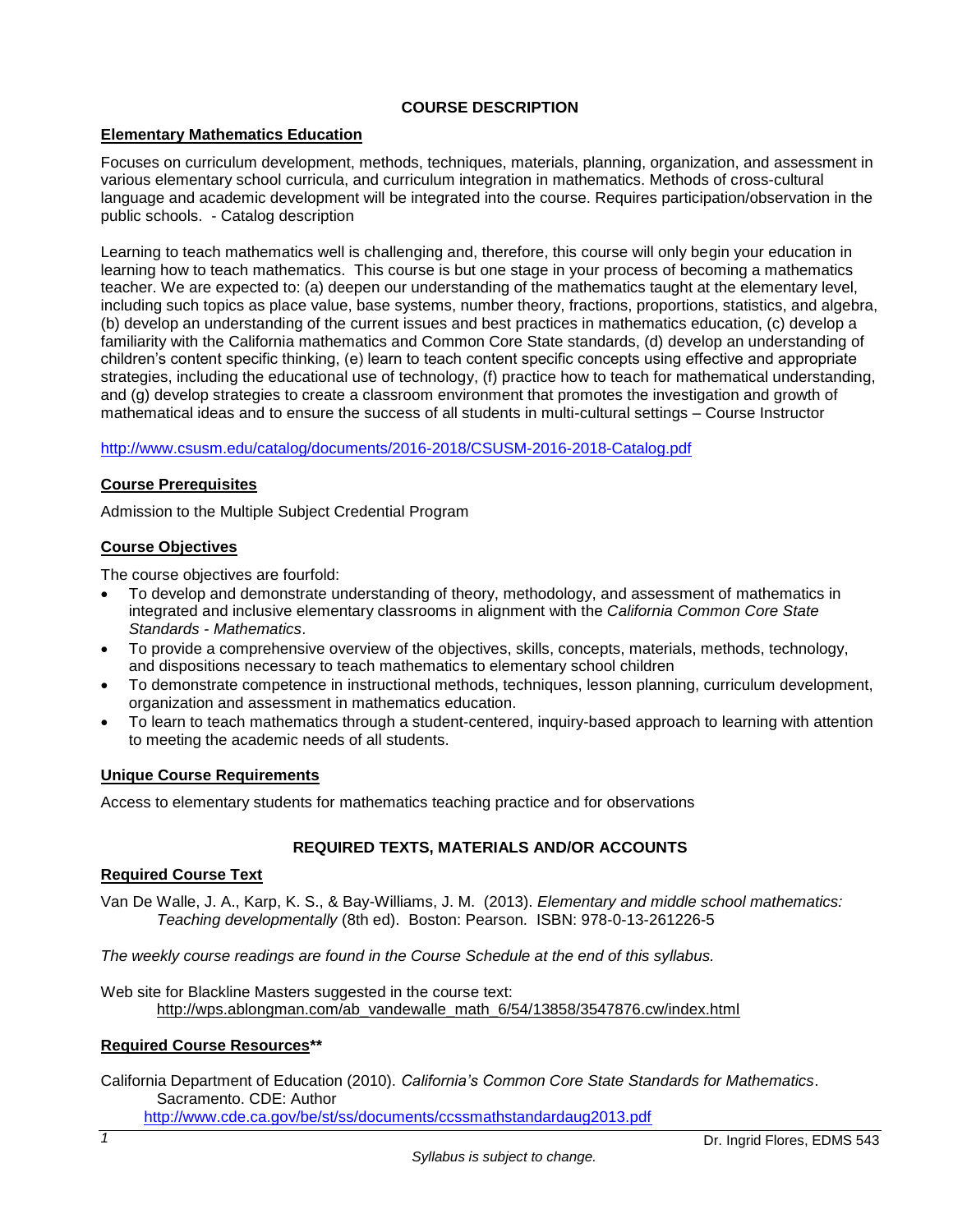California Department of Education (2013). Draft *mathematics framework for California public schools, kindergarten through grade twelve*. Sacramento, CA: Author.

<http://www.cde.ca.gov/ci/ma/cf/draft2mathfwchapters.asp>

*You are required to access the following Web sites for this course. They provide interactive resources for you to use in you math curriculum planning*

National Council of Teachers of Mathematics (NCTM): [http://www.nctm.org/Standards-and-Positions/Principles](http://www.nctm.org/Standards-and-Positions/Principles-and-Standards/)[and-Standards/](http://www.nctm.org/Standards-and-Positions/Principles-and-Standards/)

Illuminations Lessons:<http://illuminations.nctm.org/Lessons-Activities.aspx> Illuminations:<http://illuminations.nctm.org/Search.aspx?view=search&type=ac> Interactives:<http://www.nctm.org/Classroom-Resources/Interactives/>

**\*\*** If the hyperlinks do not open a document, copy and paste the URL into a browser. *Other handouts (assignments guidelines and rubrics) and resources will be distributed in class and through the Moodle course site.*

### <span id="page-3-0"></span>**Cougar Courses**

<span id="page-3-1"></span>Cougar Courses is used for assignment guidelines and rubrics, course resources, and for assignments submission.

### **COURSE LEARNING OUTCOMES**

The following learning outcomes will be accomplished as a result of successful completion of the course:

- 1. Using differentiated reading response formats, teacher candidates will demonstrate ongoing evidence of good depth of understanding and application to the classroom of elementary mathematics content from weekly assigned readings and/or responses to prompts provided by the instructor related to assigned readings and/or current issues in mathematics.
- 2. Using the interview process to apply the pedagogical content knowledge that is being learned in the course, teacher candidates will provide evidence of their ability to use inquiry for assessment purposes by focusing on students' thinking about mathematics to better understand elementary level students with different understandings.
- 3. By merging theory and practice in order to enable their future students to understand a mathematical topic and make connections among ideas related to this topic, teacher candidates will participate in the design, construction, and presentation of a student-centered mathematical lesson plan activity that is: reform-minded, hands-on, cognitively challenging, contains differentiated instruction, and focuses on students' mathematical thinking.
- 4. By engaging in problem-solving contexts and assessing student problem solving, candidates will learn about, identify, and select quality-learning experiences for all children that promote mathematical inquiry and conceptual development.
- 5. Candidates will demonstrate understanding and application of the Common Core State Standards for Mathematics and the varieties of expertise that mathematics educators at all levels should seek to develop in all their students including English Learners, struggling learners, and learners with special needs.
- 6. Teacher candidates will participate in coursework that leads to preparation for engaging in and completing Teaching Performance Expectations (TPEs) tasks and edTPA assessment tasks.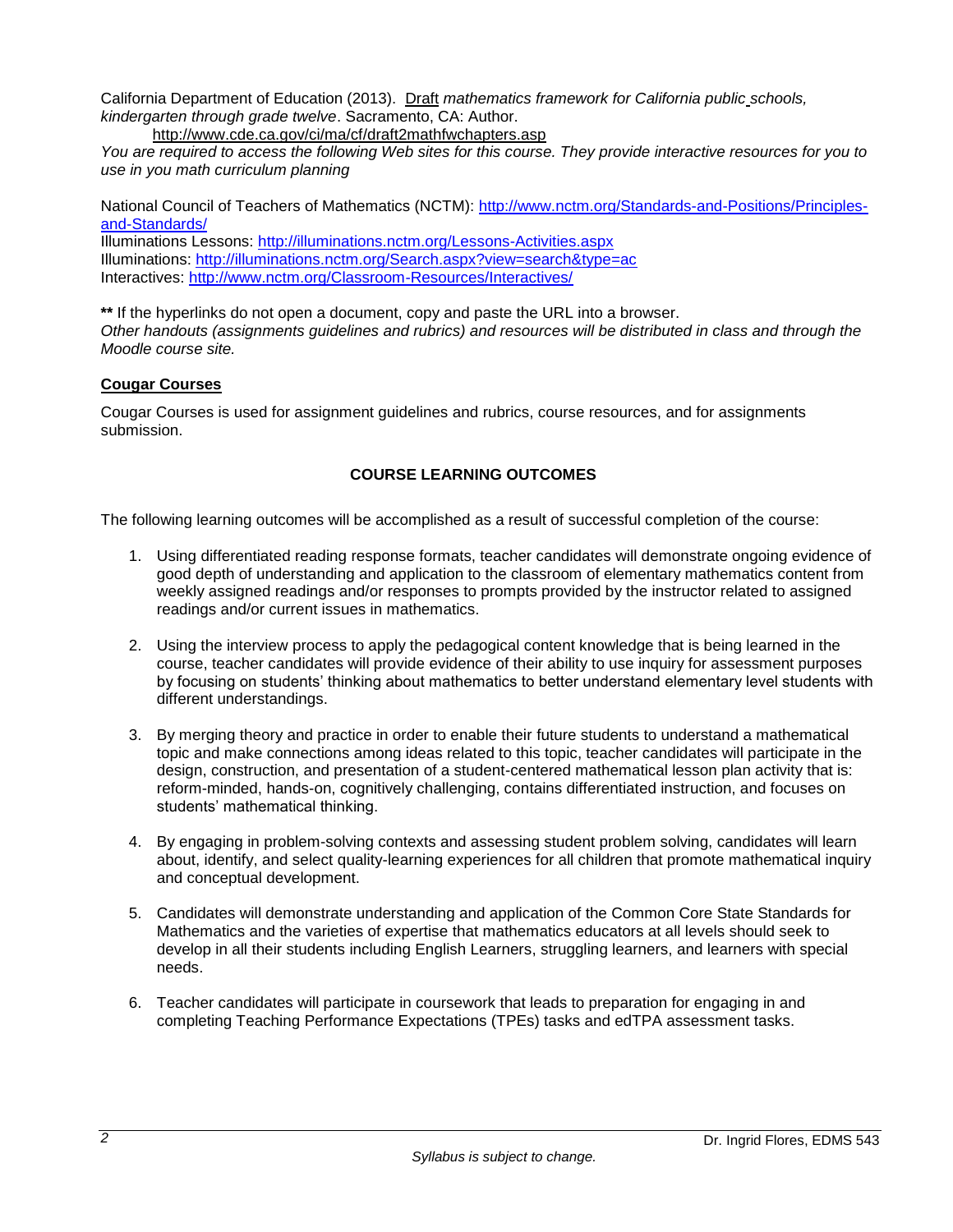# <span id="page-4-0"></span>**Authorization to Teach English Learners**

This credential program has been specifically designed to prepare teachers for the diversity of languages often encountered in California public school classrooms. The authorization to teach English learners is met through the infusion of content and experiences within the credential program, as well as additional coursework. Candidates successfully completing this program receive a credential with authorization to teach English learners. *(Approved by CCTC in SB 2042 Program Standards, August 02)*

# <span id="page-4-1"></span>**Teacher Performance Expectation (TPE) Competencies**

The course objectives, assignments, and assessments have been aligned with the CTC standards for the Multiple Subject Credential. This course is designed to help teachers seeking a California teaching credential to develop the skills, knowledge, and attitudes necessary to assist schools and district in implementing effective programs for all students. The successful candidate will be able to merge theory and practice in order to realize a comprehensive and extensive educational program for all students. You will be required to formally address the following TPEs in this course:

# <span id="page-4-2"></span>**TPE1. Engaging and Supporting All Students in Learning. Beginning teachers:**

1.1 Apply knowledge of students, including their prior experiences, interests, and social-emotional learning needs, as well as their funds of knowledge and cultural, language, and socioeconomic backgrounds, to engage them in learning.

1.3 Connect subject matter to real-life contexts and provide active learning experiences to engage student interest, support student motivation, and allow students to extend their learning.

1.5 Promote students' critical and creative thinking and analysis through activities that provide opportunities for inquiry, problem solving, responding to and framing meaningful questions, and reflection.

1.8 Monitor student learning and adjust instruction while teaching so that students continue to be actively engaged in learning

#### <span id="page-4-3"></span>**TPE2: Creating and Maintaining Effective Environments for Student Learning. Beginning teachers:**

2.5 Maintain high expectations for learning with appropriate support for the full range of students in the classroom.

2.6 Establish and maintain clear expectations for positive classroom behavior and for student-to-student and student-to-teacher interactions by communicating classroom behavior and for student-to-student and student-to-teacher interactions by communicating classroom routines, procedures, and norms to students and families.

### <span id="page-4-4"></span>**TPE3: Understanding and Organizing Subject Matter for Student Learning. Beginning teachers:**

3.1 Demonstrate knowledge of subject matter, including the adopted California State Standards and curriculum frameworks.

3.2 Use knowledge about students and learning goals to organize the curriculum to facilitate student understanding of subject matter, and make accommodations and/or modifications as needed to promote student access to the curriculum

3.3 Plan, design, implement, and monitor instruction consistent with current subject-specific pedagogy in the content area(s) of instruction, and design and implement disciplinary and cross-disciplinary learning sequences, including integrating the visual and performing arts as applicable to the discipline. (See Subject- Specific Pedagogical Skills in Section 2 for reference)

3.4 Individually and through consultation and collaboration with other educators and members of the larger school community, plan for effective subject matter instruction and use multiple means of representing, expressing, and engaging students to demonstrate their knowledge.

3.5 Adapt subject matter curriculum, organization, and planning to support the acquisition and use of academic language within learning activities to promote the subject matter knowledge of all students, including the full range of English learners, Standard English learners, students with disabilities, and students with other learning needs in the least restrictive environment.

3.6 Use and adapt resources, standards-aligned instructional materials, and a range of technology, including assistive technology, to facilitate students' equitable access to the curriculum.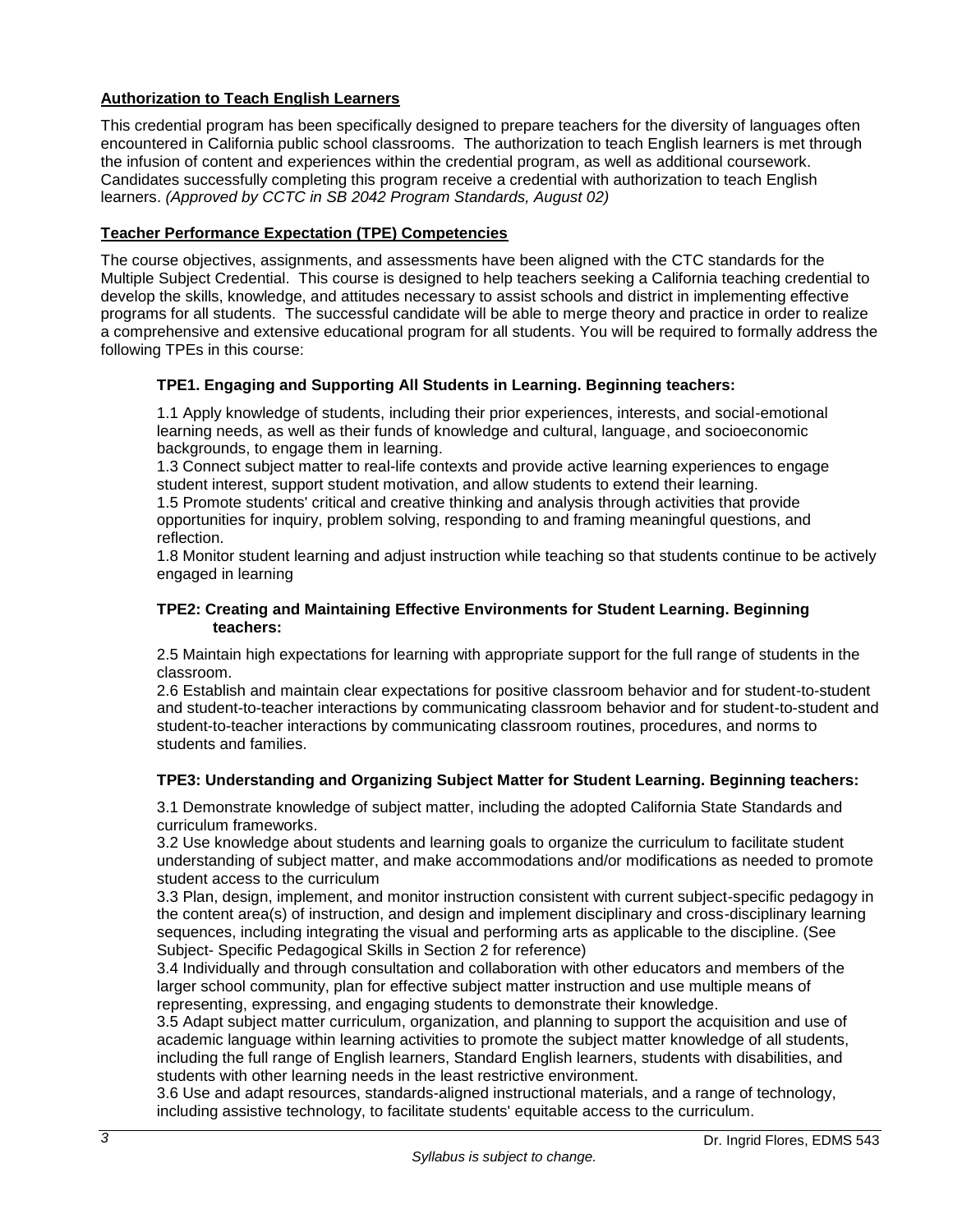3.8 Demonstrate knowledge of effective teaching strategies aligned with the internationally recognized educational technology standards.

#### <span id="page-5-0"></span>**TPE4: Planning Instruction and Designing Learning Experiences for All Students. Beginning teachers:**

4.1 Locate and apply information about students' current academic status, content- and standardsrelated learning needs and goals, assessment data, language proficiency status, and cultural background for both short-term and long-term instructional planning purposes.

4.3 Design and implement instruction and assessment that reflects the interconnectedness of academic content areas and related student skills development in literacy, mathematics, science, and other disciplines across the curriculum, as applicable to the subject area of instruction.

4.4 Plan, design, implement and monitor instruction, making effective use of instructional time to maximize learning opportunities and provide access to the curriculum for all students by removing barriers and providing access through instructional strategies that include:

• appropriate use of instructional technology, including assistive technology;

• applying principles of UDL and MTSS;

• use of developmentally, linguistically, and culturally appropriate learning activities, instructional materials, and resources for all students, including the full range of English learners;

\* appropriate modifications for students with disabilities in the general education classroom;

• opportunities for students to support each other in learning; and

• use of community resources and services as applicable

4.7 Plan instruction that promotes a range of communication strategies and activity modes between teacher and student and among students that encourage student participation in learning. 4.8 Use digital tools and learning technologies across learning environments as appropriate to create new content and provide personalized and integrated technology-rich lessons to engage students in learning, promote digital literacy, and offer students multiple means to Preliminary Multiple and Single Subject Credential Program Standards – Adopted December 2015 11 Teaching Performance Expectations (TPEs) – Adopted June 2016 demonstrate their learning.

### <span id="page-5-1"></span>**TPE5: Assessing Student Learning. Beginning teachers:**

5.1 Apply knowledge of the purposes, characteristics, and appropriate uses of different types of assessments (e.g., diagnostic, informal, formal, progress-monitoring, formative, summative, and performance) to design and administer classroom assessments, including use of scoring rubrics. 5.2 Collect and analyze assessment data from multiple measures and sources to plan and modify instruction and document students' learning over time.

5.3 Involve all students in self-assessment and reflection on their learning goals and progress and provide students with opportunities to revise or reframe their work based on assessment feedback. 5.4 Use technology as appropriate to support assessment administration, conduct data analysis, and communicate learning outcomes to students and families.

5.5 Use assessment information in a timely manner to assist students and families in understanding student progress in meeting learning goals.

### <span id="page-5-2"></span>**TPE6: Developing as a Professional Educator. Beginning teachers:**

6.1 Reflect on their own teaching practice and level of subject matter and pedagogical knowledge to plan and implement instruction that can improve student learning.

6.3 Establish professional learning goals and make progress to improve their practice by routinely engaging in communication and inquiry with colleagues.

6.5 Demonstrate professional responsibility for all aspects of student learning and classroom management, including responsibility for the learning outcomes of all students, along with appropriate concerns and policies regarding the privacy, health, and safety of students and families. Beginning teachers conduct themselves with integrity and model ethical conduct for themselves and others.

### <span id="page-5-3"></span>**Foundational Social Justice and Equity TPE**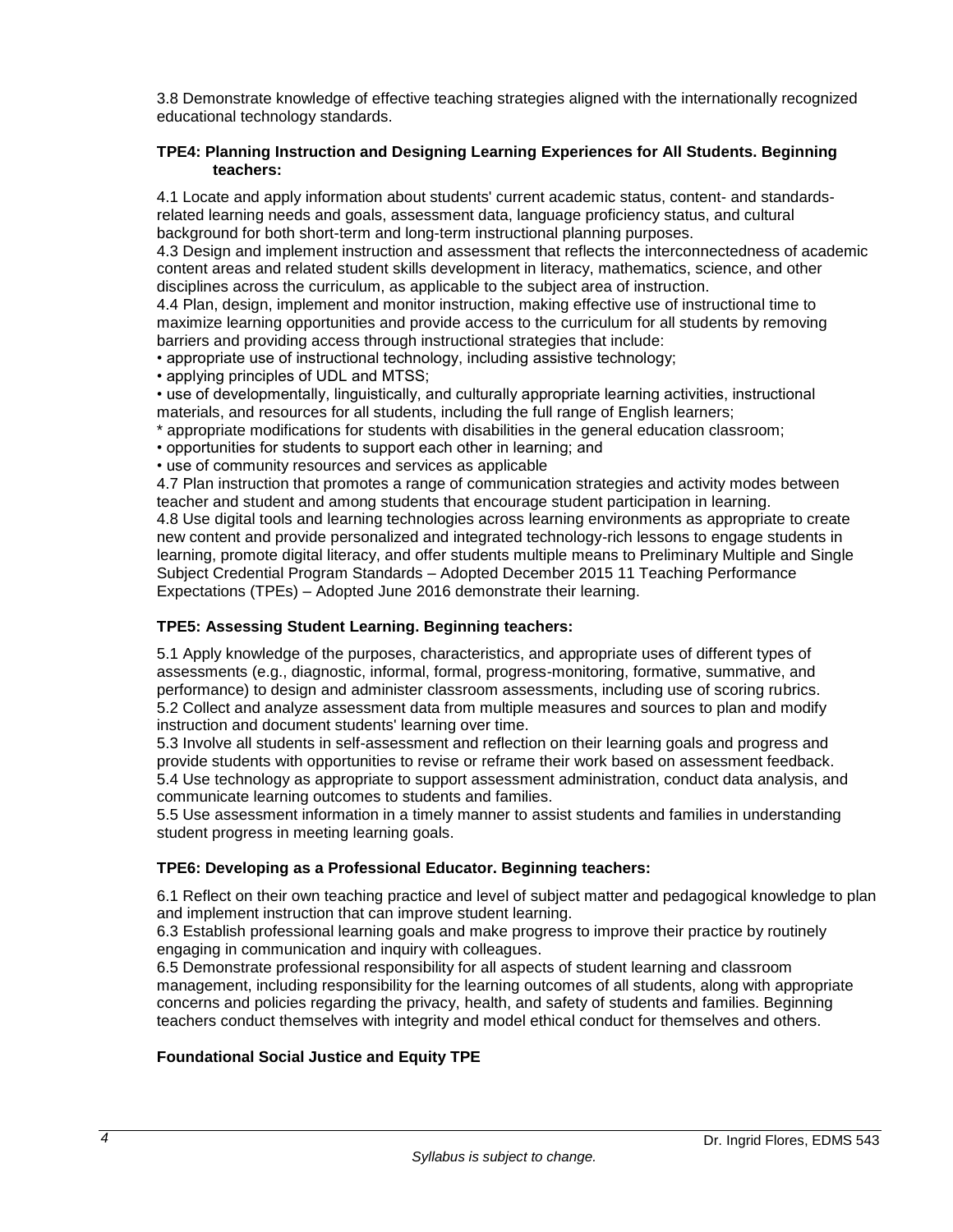### <span id="page-6-0"></span>**Teacher Performance Assessment**

Beginning July 1, 2008 all California credential candidates must successfully complete a state-approved Teacher Performance Assessment (TPA), as part of the credential program of preparation. During the 2017-18 academic year, the CSUSM credential programs will use either the CalTPA (California Teacher Performance Assessment) or the edTPA (Educative Teacher Performance Assessment).

### <span id="page-6-1"></span>**edTPA**

Beginning in fall 2015, for newly entering initial candidates, the CSUSM assessment system is the edTPA. To assist with your successful completion of the edTPA, a capstone class is part of your curriculum. In this class edTPA related questions and logistical concerns are addressed. Additional support materials are available on the edTPA website: [http://www.edtpa.com/PageView.aspx?f=GEN\\_Candidates.html](http://www.edtpa.com/PageView.aspx?f=GEN_Candidates.html)

Additionally, to support your success in your credential program and with TPA, SOE classes use common pedagogical language, lesson plans (lesson designs), and unit plans (unit designs).

### <span id="page-6-2"></span>**Expected Dispositions for the Education Profession**

Education is a profession that has, at its core, certain dispositional attributes that must be acquired and developed. Teaching and working with learners of all ages requires not only specific content knowledge and pedagogical skills, but positive attitudes about multiple dimensions of the profession. The School of Education has identified six dispositions that must be evident in teacher candidates: social justice and equity, collaboration, critical thinking, professional ethics, reflective teaching and learning, and life-long learning. These dispositions have observable actions that will be assessed throughout the preparation program. For each dispositional element, there are three levels of performance - *unacceptable*, *initial target*, and *advanced target*. The description and rubric for the three levels of performance offer measurable behaviors and examples.

The assessment is designed to provide candidates with ongoing feedback for their growth in professional dispositions and includes a self-assessment by the candidate. The dispositions and rubric are presented, explained and assessed in one or more designated courses in each program as well as in clinical practice. Based upon assessment feedback candidates will compose a reflection that becomes part of the candidate's Teaching Performance Expectation portfolio. Candidates are expected to meet the level of *initial target* during the program.

# **PROGRAM STUDENT LEARNING OUTCOMES (PSLOs)**

<span id="page-6-3"></span>The Teacher Performance Expectation Competencies, the Teacher Performance Assessment, and the Assessment of Professional Dispositions provide the program student learning outcomes for the Multiple Subject Credential Program.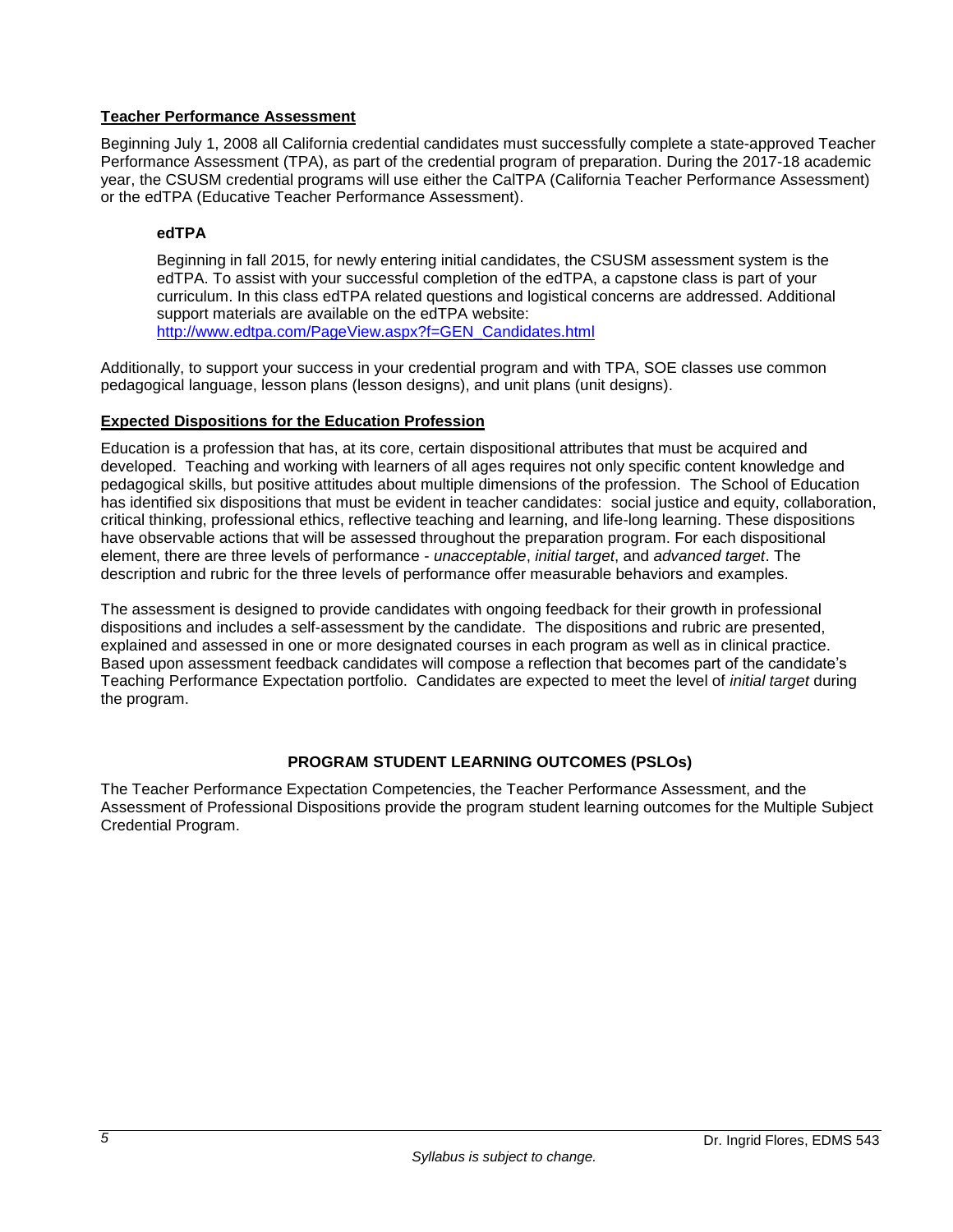# **COURSE SCHEDULE**

<span id="page-7-0"></span>

| <b>Date</b>    | <b>Course Topics &amp; Activities</b>                                                           | <b>Readings &amp; Work Due</b>                  |  |
|----------------|-------------------------------------------------------------------------------------------------|-------------------------------------------------|--|
| Session        | <b>Introduction to Mathematics Education</b>                                                    | 1. Teaching Mathematics in the 21 <sup>st</sup> |  |
| 1              | What does it mean to "do mathematics"? (Big picture)                                            | Century                                         |  |
|                | Characteristics of Effective Classrooms: Overview of                                            |                                                 |  |
| 8/28/17        | <b>Instructional Practices</b>                                                                  | 2 - Exploring What It Means to Know             |  |
|                | Developing understanding-How do kids learn?                                                     | and Do Mathematics                              |  |
|                | Problem solving in the mathematics classroom                                                    |                                                 |  |
|                | <b>Unpacking the standards:</b>                                                                 |                                                 |  |
|                | - Common Core Content Standards (CCCS)                                                          |                                                 |  |
|                | for Mathematics                                                                                 |                                                 |  |
|                | - Mathematics Framework for CA Public Schools                                                   |                                                 |  |
| 9/04/17        | <b>LABOR DAY- NO CLASS</b>                                                                      |                                                 |  |
| Session        | <b>Building a Math Learning Community</b>                                                       |                                                 |  |
| $\overline{2}$ | <b>Lesson Planning</b>                                                                          | 3-Teaching Through Problem                      |  |
| 9/11/17        | - Conceptual vs. procedural knowledge<br>- Introduction to Cognitively Guided Instruction (CGI) | Solving                                         |  |
|                | - Assessment - Connecting instruction to assessment                                             | 4 - Planning in the Problem- Based              |  |
|                |                                                                                                 | Classroom                                       |  |
|                | Student Math Interviews: Assessing Student Learning                                             |                                                 |  |
|                |                                                                                                 | 5 - Building Assessment into                    |  |
|                | <b>Student Teaching Sessions Overview</b>                                                       | Instruction                                     |  |
|                |                                                                                                 |                                                 |  |
|                |                                                                                                 |                                                 |  |
|                | <b>Group presentations of assigned CCCS for</b>                                                 | <b>Book Club 1</b>                              |  |
|                | <b>Mathematics</b>                                                                              |                                                 |  |
| Session        | Math and Special Populations: Creating Inclusive                                                | 6 - Teaching Mathematics Equitably              |  |
| 3              | <b>Mathematics Classrooms</b>                                                                   | to All Children                                 |  |
| 9/18/17        | <b>Number Sense I:</b>                                                                          | 8 - Developing Early Number                     |  |
|                | What it means and how we can help children develop it.                                          | <b>Concepts and Number Sense</b>                |  |
|                |                                                                                                 |                                                 |  |
|                | <b>Technology in Mathematics</b>                                                                | <b>Book Club 2</b>                              |  |
| Session        | <b>PRACTICE INTERVIEW DUE (Everyone)</b>                                                        |                                                 |  |
| 4              |                                                                                                 |                                                 |  |
|                | <b>Number Sense II:</b>                                                                         | 9 - Developing Meanings for the                 |  |
| 9/25/17        | Classification of word problems for addition, subtraction,                                      | Operations                                      |  |
|                | multiplication, and division.                                                                   |                                                 |  |
|                |                                                                                                 |                                                 |  |
|                | Constructing efficient mental tools for fact mastery.                                           | 10 - Helping Children Master the                |  |
|                |                                                                                                 | <b>Basic Facts</b>                              |  |
|                | <b>Number Sense III:</b>                                                                        |                                                 |  |
|                | How do we promote understanding of place value?                                                 | 11 - Developing Whole-Number                    |  |
|                |                                                                                                 | <b>Place-Value Concepts</b>                     |  |
|                | Place Value Interview due (option 2)                                                            |                                                 |  |
|                |                                                                                                 | <b>Book Club 3</b>                              |  |
|                | <b>Math Learning Activities X 3</b>                                                             |                                                 |  |
| Session        | <b>Number Sense IV:</b>                                                                         | 12 - Developing Strategies for                  |  |
| 5              | Flexible methods of computation/mental                                                          | Addition and Subtraction                        |  |
|                | strategies/estimation.                                                                          | Computation                                     |  |
| 10/02/17       | Error Patterns in Computation                                                                   |                                                 |  |
|                |                                                                                                 | 13 - Developing Strategies for                  |  |
|                | <b>Classroom Lesson Presentation: Number and</b>                                                | Multiplication and Division                     |  |
| $***1$         | <b>Operations in B-10: Place Value</b>                                                          | Computation                                     |  |
|                | (Grades 1 or 2) and (Grades 3, 4, or 5)                                                         |                                                 |  |
|                |                                                                                                 |                                                 |  |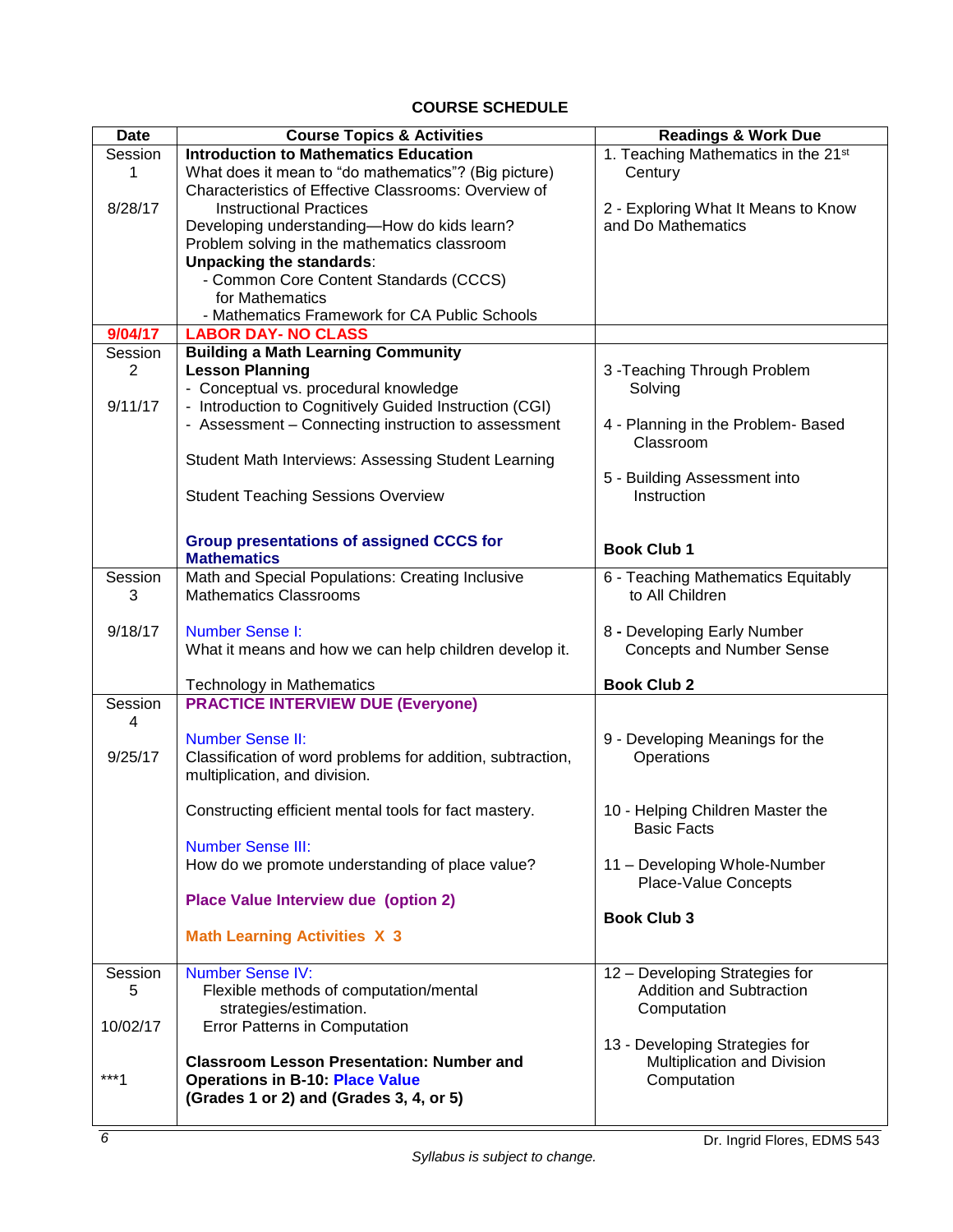| ***2                  | <b>Addition/Subtraction OR Multiplication/Division</b><br>interview due (turn in only one interview) (option 2)<br>Algebraic Reasoning and Functions - Exploring patterns,<br>variables, and equations.<br><b>Classroom Lesson Presentation: Operations and</b><br>Algebraic Thinking (Grades 1, 2, or 3)<br>Algebra interview due (option 2)<br><b>Math Learning Activities X 3</b> | 14 - Algebraic Thinking:<br>Generalizations, Patterns, &<br>Functions<br><b>Book Club 4</b>                                                        |
|-----------------------|--------------------------------------------------------------------------------------------------------------------------------------------------------------------------------------------------------------------------------------------------------------------------------------------------------------------------------------------------------------------------------------|----------------------------------------------------------------------------------------------------------------------------------------------------|
| Session<br>6          |                                                                                                                                                                                                                                                                                                                                                                                      |                                                                                                                                                    |
| 10/09/17<br>$***3$    | <b>Lesson Classroom Presentation: Operations and</b><br>Algebraic Thinking (Grades 4 or 5) X 2                                                                                                                                                                                                                                                                                       |                                                                                                                                                    |
|                       | Fractions:<br>Constructing understanding of fractions; fraction<br>computation                                                                                                                                                                                                                                                                                                       | 15 - Developing Fraction Concepts<br>16 - Developing Strategies for Fraction<br>Computation<br>17 - Developing Concepts of Decimals<br>and Percent |
|                       | <b>Classroom Lesson Presentation: Number and</b><br><b>Operations: Fractions</b>                                                                                                                                                                                                                                                                                                     |                                                                                                                                                    |
| ***4                  | (Grades 3 or 4) and (Grades 4 or 5)                                                                                                                                                                                                                                                                                                                                                  | <b>Book Club 5</b>                                                                                                                                 |
|                       |                                                                                                                                                                                                                                                                                                                                                                                      |                                                                                                                                                    |
|                       | <b>Fractions interview due (option 2)</b>                                                                                                                                                                                                                                                                                                                                            |                                                                                                                                                    |
| Session               | <b>Math Learning Activities X 3</b>                                                                                                                                                                                                                                                                                                                                                  |                                                                                                                                                    |
| 7<br>10/16/17<br>***5 | <b>Classroom Lesson Presentation: Number and</b><br><b>Operations: Fractions</b><br>(Grades 4 or 5)                                                                                                                                                                                                                                                                                  | 18 - Proportional Reasoning                                                                                                                        |
|                       | Measurement - Customary and metric system                                                                                                                                                                                                                                                                                                                                            | 19 - Developing Measurement<br>Concepts                                                                                                            |
|                       | <b>Classroom Lesson Presentation: Measurement &amp;</b>                                                                                                                                                                                                                                                                                                                              |                                                                                                                                                    |
| ***6                  | Data<br>(Grades 1, 2, or 3) and (Grades 4 or 5)                                                                                                                                                                                                                                                                                                                                      |                                                                                                                                                    |
|                       | <b>Measurement interview due (option 2)</b>                                                                                                                                                                                                                                                                                                                                          |                                                                                                                                                    |
|                       | Geometry - Developing geometric reasoning and spatial<br>sense                                                                                                                                                                                                                                                                                                                       | 20 - Geometric Thinking and<br><b>Geometric Concepts</b>                                                                                           |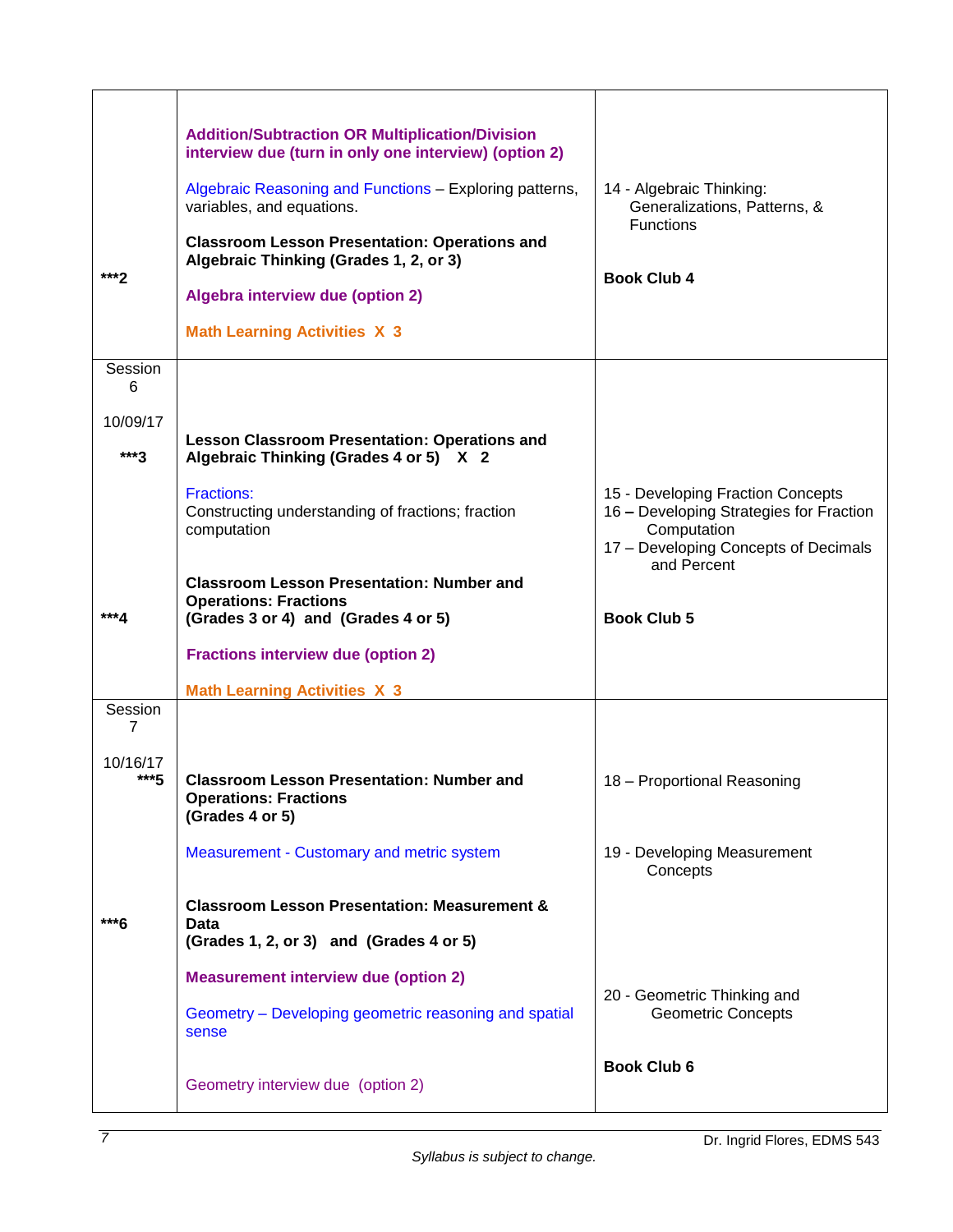| Session<br>8<br>10/23/17 |                                                                                                                                                                                     | <b>DUE: Integration of Technology Plan</b>                                             |
|--------------------------|-------------------------------------------------------------------------------------------------------------------------------------------------------------------------------------|----------------------------------------------------------------------------------------|
| ***7                     | <b>Classroom Lesson Presentation: Geometry</b><br>(Grades 1, 2, or 3) and (Grades 4 or 5)                                                                                           |                                                                                        |
|                          | Probability & Data Analysis - Developing meaningful<br>experiences in gathering and displaying statistical data.<br>Exploring concepts of chance, simple and independent<br>events. | 21 - Developing Concepts of Data<br>Analysis<br>22 - Exploring Concepts of Probability |
|                          | <b>Course Wrap-Up</b>                                                                                                                                                               |                                                                                        |
|                          | Assessment - This competency will be infused<br>throughout the course. Use this chapter as one reference<br>for planning instruction.                                               | 5 - Building Assessment into<br>Instruction                                            |
|                          | Technology - This competency will be infused<br>throughout the course. Use this chapter as an ongoing<br>reference.                                                                 | 7 - Using Technological Tools to<br><b>Teach Mathematics</b>                           |

**NOTE: While this syllabus is carefully planned, it may be modified or adjusted at any time in response to the learning needs of the class.**

**Color Coding Legend:** Blue = Mathematical Content and Course Topics Purple = Student Math Interviews Orange = Mathematical Learning Activities

# **COURSE REQUIREMENTS AND GRADED COURSE COMPONENTS**

### <span id="page-9-1"></span><span id="page-9-0"></span>**Assignments Tied to Course Learning Outcomes**

Each written assignment is expected to have a clear organizational presentation and be free of grammar, punctuation and spelling errors. There will be a reduction in points for the above-mentioned errors. Late assignments will not be accepted, unless extenuating circumstances can be properly substantiated. Prepare carefully for class, be ready to discuss readings and assignments thoughtfully, and actively participate in all class activities. Note the Description of Exemplary Students in this syllabus (p. 9).

|    |                                                                                                                                           | <b>Assignment Possible Points</b> | <b>Total % of Course</b> |
|----|-------------------------------------------------------------------------------------------------------------------------------------------|-----------------------------------|--------------------------|
|    | 1. Active Participation and Collaboration (all or nothing credit given) 5 pts.                                                            |                                   | 5%                       |
| 2. | Math Book Club: Reading Accountability based on differentiated responses.<br>Also, online forums, reflections, and other class activities | 60 pts.                           | 15%                      |
|    | 3. Assessing Problem-Solving: Student Math Interviews                                                                                     | 20 pts.                           | 20%                      |
|    | 4. Mathematical Lesson Design                                                                                                             | 25 pts.                           | 25%                      |
| 5. | Mathematics Learning Activity and Implementation                                                                                          | 25 pts.                           | 25%                      |
| 6. | Integration of Technology in Math Plan                                                                                                    | 50 pts.                           | 10%                      |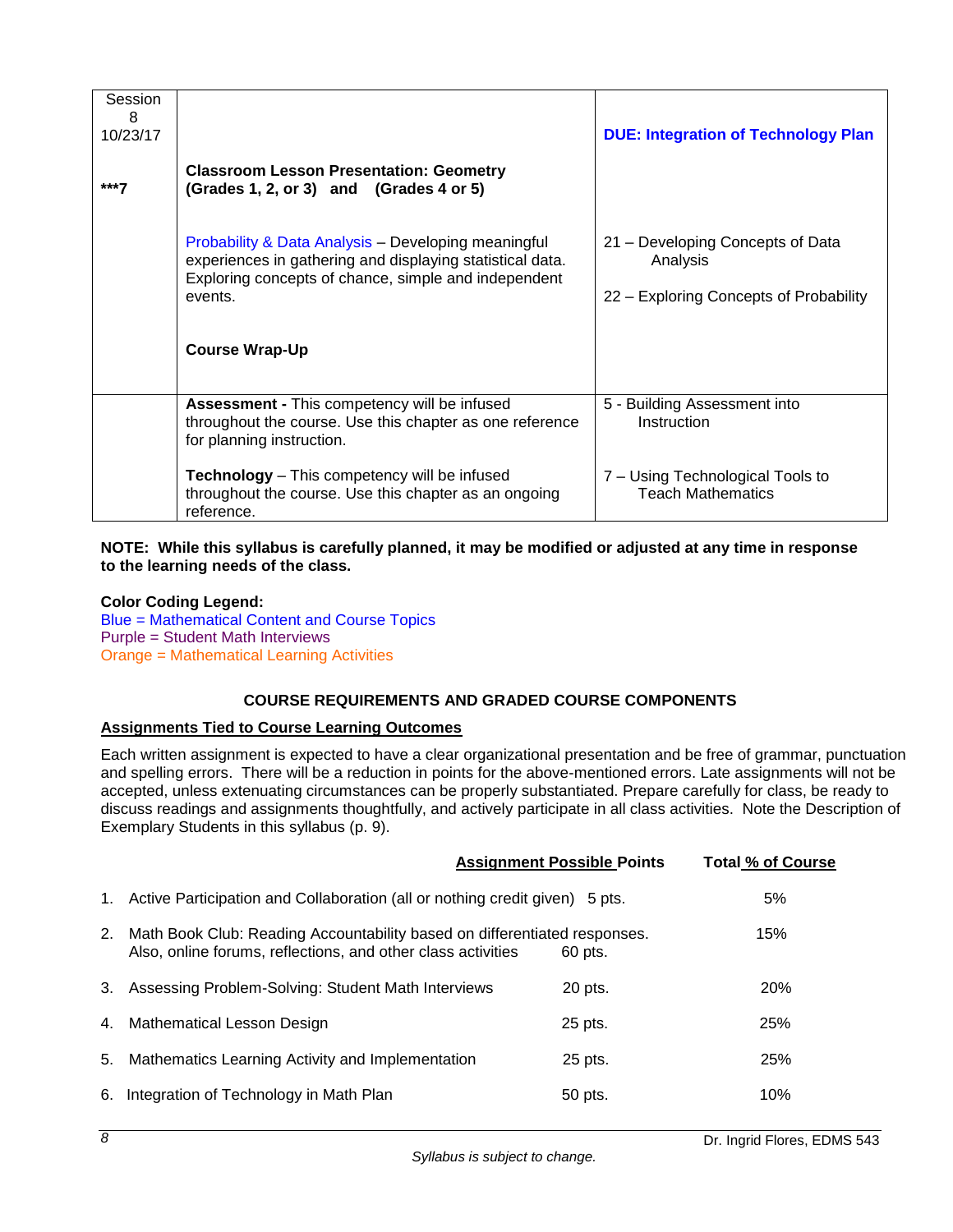# **DESCRIPTIONS OF ASSIGNMENTS**

<span id="page-10-0"></span>*The relative weight for each assignment is indicated as a percentage of the total course grade. Detailed assignment guidelines and scoring rubrics are provided on Moodle.* 

### **1. Active Participation and Collaboration (5%) - Individual**

Defined as actively engaging and contributing in all class discussions and activities, students will be evaluated daily. You are expected to actively participate in discussions, group work, presentations, and hands-on activities throughout the course. A positive professional disposition includes a willingness to consider and discuss new ideas objectively and to exhibit curiosity, perseverance and seriousness about improving oneself as a teacher. All students are expected to exhibit professional behavior and demeanor at all times. All or nothing credit is given for this course component.

#### **2. Reading Accountability/Book Club: Demonstrating Evidence of Understanding (15%) – Individual** Each week students will:

- a. Choose one chapter each week from the assigned readings and provide evidence of having read and understood the content of the chosen chapter. You may choose to demonstrate your knowledge of **ALL** the Big Ideas contained in the reading by preparing a graphic organizer, a concept map, a bulleted list, drawings, or another method of your choice. The complete list of choices is located in a Moodle course folder to be highlighted by the course instructor. Note: regardless of which method you choose to represent your learning, **ALL** key concepts in the reading must be represented. You will also be part of a **Book Club** group in this course where you will share your learning with your group peers.
- b. Reflection papers will also be related to self-assessment and other course-related activities and assignments designed for students to demonstrate their understanding of the text and other readings per the instructor's guidelines.

### **3. Student Math Interviews (20%) - Individual Write-ups**

You will conduct two different student interviews based on questions provided in class. Each interview is worth 10 points. For each interview, you will pose mathematical problems to any one student at a predetermined grade level. The purpose is to get you to begin thinking about students' mathematical understanding, to learn how to effectively pose questions, interpret the meaning of students' responses, and to provide you with an opportunity to interact with students. For each interview, you need to submit a report of no more than two pages (11" font, line spacing of 1.5). Please include the child's written work. You may work with a peer in the interviewing process, but each needs to write his/her own report. The following two documents can be found in the *Course Documents and Resources* folder in Moodle: *Interviewing Guidelines* and *Student Math Interviews*.

### **4. Mathematical Lesson Design: Teaching through Problem Solving (25%) – In pairs**

The purpose of this assignment is to help you learn how to design effective problem-based mathematical activities and lessons and to provide an opportunity for you to practice teaching mathematics. Working in pairs, you will design one **student-centered,** standards-based lesson (approximately 25-30 minutes in length) that you will present in your cohort class according to the course schedule of topics located in this syllabus. Please avoid teacher directed lessons (lecture style). Presentations to peers should be no more than 10 minutes in length.

In your lesson, you must focus on problem-based activities, and the lesson must be differentiated. Your lesson activity must be reform-minded, hands-on, cognitively challenging, contain differentiated instruction, focus on students' mathematical thinking, AND provide the opportunity for you to gather evidence of student learning (i.e., student work that you can assess) if you were to implement the lesson in a practicum classroom. Ensure that your lesson design is based on problem-solving strategies and **not** on procedural mechanics or math "worksheets". Please consider the importance of this assignment to prepare you for edTPA lesson planning.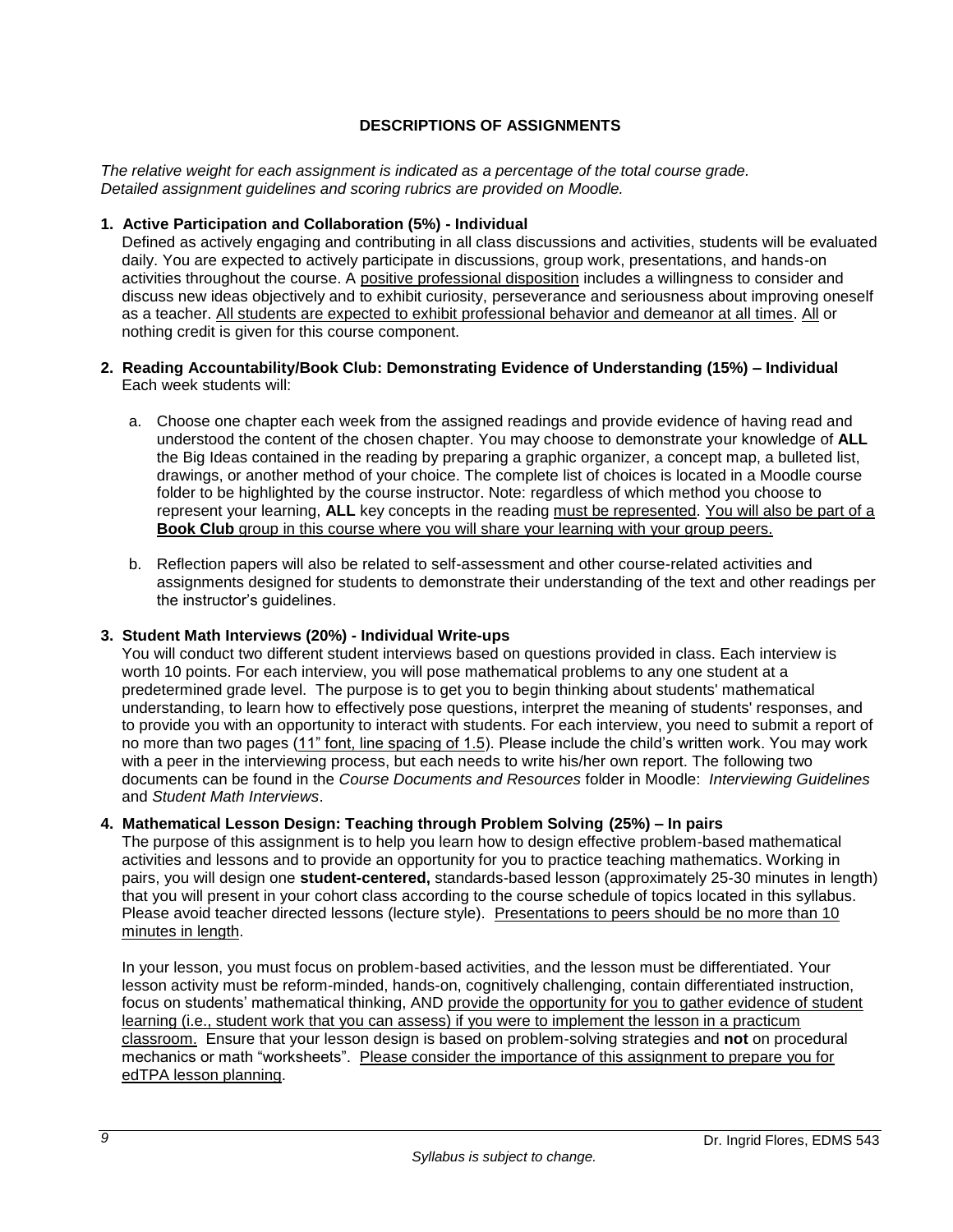**NOTE: NO Bingo games or candy manipulatives for your lesson activity**! However, your lesson may be a mathematical game that focuses on developing conceptual understanding. More specific details and guidelines will be given in class. The lesson design template is attached to this syllabus.

#### **5. Mathematics Learning Activity/Learning Centers (25%) - In triads**

The purpose of this assignment is to provide you with opportunities to (1) experience teaching a math activity in a small group setting, (2) practice questioning skills and strategies to engage all students, (3) reflect on student learning and adjust teaching accordingly.

You will be assigned to a group of 3 class members, and the group will choose a specific chapter in the course text as well decide **which grade level each member** will concentrate on. **Each member** will select **one** activity from the chapter to teach to small groups in our class in the form of learning centers. Choose activities that help the class understand the big ideas in the chapter and that demonstrate various instructional strategies.

Once you have written your MLA, you should practice it with at least 2 elementary students before presenting it to your peers. This practice will help you make any needed adjustments/amendments before allowing access of your lesson to your peers. Presentation to peers will be according to the Course Schedule in this syllabus (pp. 13-14).

On the day of presentation to your peers **(5%)**, each individual activity should take about 10 minutes. If the activity in the text is too short or too long, you need to adapt it to fit the timeframe. The activity should be planned and/or adapted to show evidence of higher-order thinking and conceptual understanding. Your goal is to engage your peer teacher candidates in advancing their understanding of the key ideas, frameworks, and effective teaching strategies in the chapters.

**A detailed write-up of the activity** should include your name, an activity title, grade level, grade-level Common Core State Standard(s) – Math (content); at least ONE Standard for Mathematical Practice; student learning objective(s), materials, a description of the activity, teaching tips for your activity, and instructional differentiation for: one EL, one SPED, and one accelerated learner (**10%**). Post your write-up to the appropriate forum link on Moodle (TBA) where all of your cohorts' MLA will be available for your future teaching.

### **YOU MUST PROVIDE A HARD COPY OF THE MLA WRITE-UP IN YOUR COURSE FOLDER AS WELL AS UPLOAD TO MOODLE ON THE APPROPRIATE SESSION LINK.**

This assignment has 2 additional components and will be completed with your group members:

- **1.** Chapter Presentation: Your group will put together a *5-minute* PPT **overview** on the chapter, highlighting instructional strategies, models, sample types of problems, and the features that you will be demonstrating in your learning center activities. Give an overview presentation—do not present every piece of information. You must adhere to your 5-minute time limit!
- $\bullet$ 2. Each member will write a one-page reflection (due 1 week after you have taught your activity to a small group of elementary students). The reflection should describe the effectiveness of your individual math activity. To what extent were all of your learners able to complete the activity (making content accessible) and how did you know? What worked and what didn't (student engagement)? In what ways did you modify the activity and why? What was the level of thinking in the activity? How were you able to assess their understanding? How would you modify the activity the next time? *Please submit a hard copy of your reflection to the course instructor in your course folder.* **(5%).**

### **6. Integration of Technology Plan (10%) – Lesson Design Group**

You will create a technology plan that supports the reinforcement of mathematical concepts associated with your lesson design. The assignment guidelines are posted on Moodle.

### <span id="page-11-0"></span>**Grading Standards**

Total percentage of the course for each assignment is indicated in the list of assignments and in the assignment descriptions.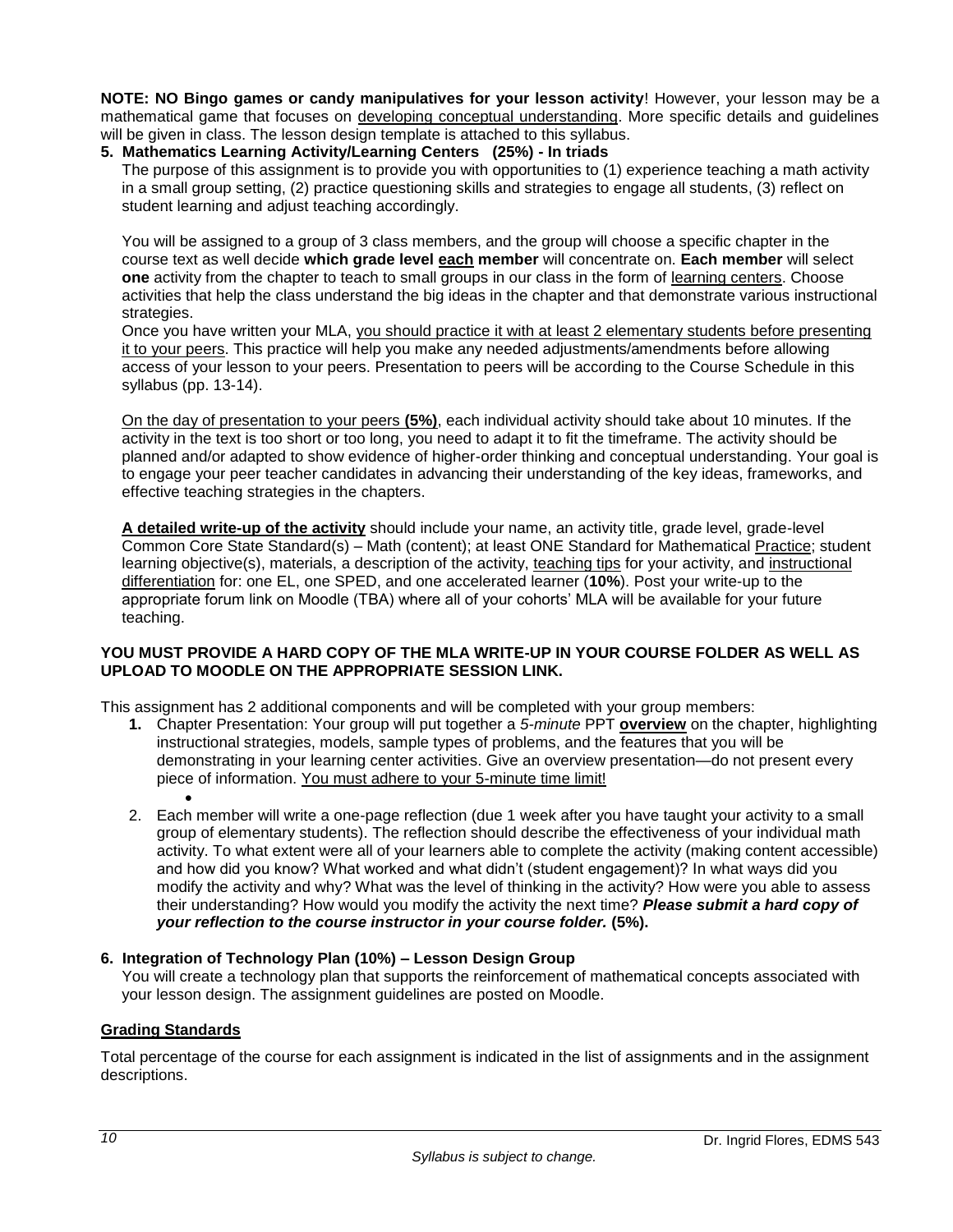# <span id="page-12-0"></span>**Final Grade Scale**

| A  | $= 93 - 100$ |            | = 83–86         |            | $= 73 - 76$ | $F = 0.59$ |
|----|--------------|------------|-----------------|------------|-------------|------------|
|    | $A - 90-92$  | <b>B</b> - | = 80-82         | $C_{\tau}$ | $= 70 - 72$ |            |
| B+ | $= 87 - 89$  |            | $C_{+}$ = 77-79 |            | $=60-69$    |            |

It is expected that students will proofread and edit all their assignments prior to submission. Students will ensure that the text is error-free (grammar, spelling), and ideas are logically and concisely presented. The assignment's grade will be negatively affected as a result of this oversight. Each assignment will be graded approximately 80% on content and context (detail, logic, synthesis of information, depth of analysis, etc.), and 20% on mechanics. All reference/resource citations should use appropriate citation form. Please consult with the American Psychological Association (APA) format in the APA Manual,  $5<sup>th</sup>$  edition for citation guidance.

**NOTE:** You must maintain a B average (3.0 GPA) in your teacher education courses to receive a teaching credential from the State of California. Courses are not accepted if final course grades are below a C+.

### <span id="page-12-1"></span>**Exemplary "A" Students**

- 1. Demonstrate serious commitment to their learning, making full use of the learning opportunities available and searching out the implications of their learning for future use.
- 2. Complete all assignments thoroughly, thoughtfully and timely.
- 3. Make insightful connections between assignments and their developing overall understanding of science concepts; continually questioning and examining assumptions in a genuine spirit of inquiry.
- 4. Attends every class, always timely, and shows high level achievement of course goals.
- 5. Display a "can do" attitude, give 100%, and works to help others learn too.
- 6. Contributes a great deal to class environment, showing respect and concern for all members.

#### <span id="page-12-2"></span>**"B" Students**

- 1. Completes all assignments, all on time, and demonstrates the ability to summarize, analyze, and/or reflect at fairly high levels, showing consistent improvement over time.
- 2. Completes all of the reading assignments and develops thoughtful and fairly thorough responses.
- 3. Produces work that is close to professional level in terms of both content and writing, working to develop a strong command of writing, speaking, planning and presenting.
- 4. Develops presentations demonstrating significant learning.
- 5. Presents confidently and intelligently, demonstrating effective teaching skills.
- 6. Attends every class meeting and is regularly engaged during class.
- 7. Contributes to the positive environment of the class by respecting all members.

*It is expected that students will proofread and edit all their assignments prior to submission. Students will ensure that the text is error-free (grammar, spelling), and ideas are logically and concisely presented. The assignment's grade will be negatively affected as a result of this oversight. Each assignment will be graded approximately 80% on content and context (detail, logic, synthesis of information, depth of analysis, etc.), and 20% on mechanics. All reference/resource citations should use appropriate citation form. Please consult with the American Psychological Association (APA) format in the APA Manual, 6th edition for citation guidance.*

#### <span id="page-12-3"></span>**Final Exam Statement**

There is no final exam in this course.

#### <span id="page-12-4"></span>**School of Education/Course Attendance Policy**

Due to the dynamic and interactive nature of courses in the School of Education, all candidates (course participants) are expected to attend all classes and participate actively. At a minimum, candidates (course participants) must attend more than 80% of class time, or s/he may not receive a passing grade for the course at the discretion of the instructor. Individual instructors may adopt more stringent attendance requirements. Should the candidate (course participants) have extenuating circumstances, s/he should contact the instructor as soon as possible. *(Adopted by the COE Governance Community, December, 1997).*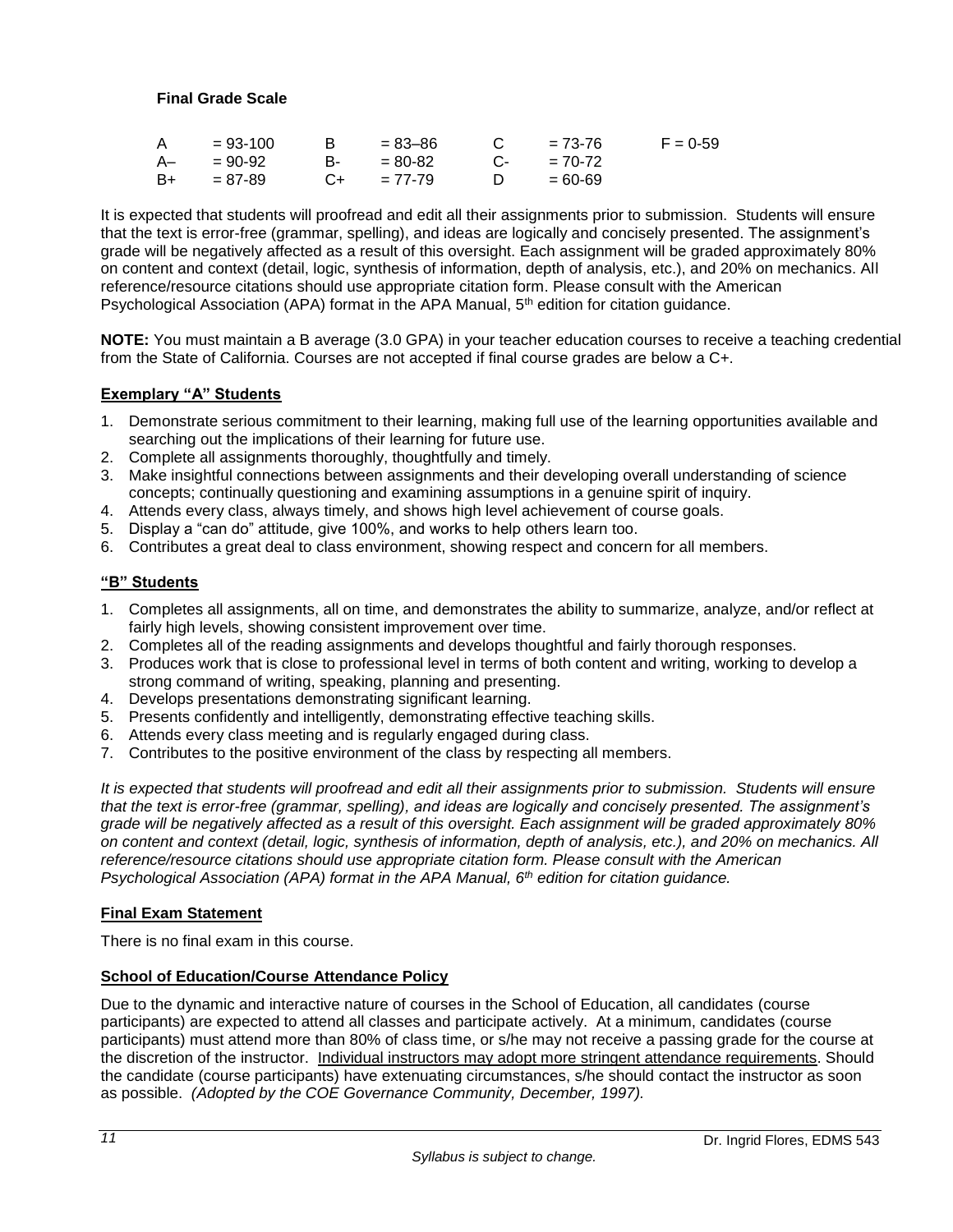For this class, **if you are absent 1 class session, your highest possible grade is a "B". If you are absent 2 class sessions, your highest possible grade is a "C+". Late arrivals and early departures** will lower your course grade. For every two times that you are late and/or leave early, your course grade will be lowered by one letter grade. If you have an emergency, or very extenuating circumstances, please see the instructor to make arrangements accordingly. Absences do not change assignment due dates. If you find that you cannot attend class due to an emergency or very extenuating circumstances, please email any due assignments by the start of the class session it is due. NOTE: With few exceptions, late assignments will not be accepted.

As part of their learning experiences in alignment with CTC Teaching Performance Expectations, this course may require teacher candidates to participate in school/school district community events that are held outside of regular credential coursework hours.

### <span id="page-13-0"></span>**Policy on Late/Missed Work**

Due to the interactive nature of the course and assignments that require timely preparation and planning, with very few exceptions, late assignments will not be accepted. Please contact the course instructor if there are extenuating circumstances that impede the completion of a course assignment by the DUE date.

# <span id="page-13-1"></span>**Student Collaboration Policy**

Candidates will be required to work collaboratively on selected assignments and projects with classroom peers. The expectation for such collaborations is that each candidate will contribute equitably to the process and final product.

# **GENERAL CONSIDERATIONS**

# <span id="page-13-3"></span><span id="page-13-2"></span>**CSUSM Academic Honesty Policy**

Students will be expected to adhere to standards of academic honesty and integrity, as outlined in the Student Academic Honesty Policy. All assignments must be original work, clear and error-free. All ideas/material that are borrowed from other sources must have appropriate references to the original sources. Any quoted material should give credit to the source and be punctuated accordingly.

Academic Honesty and Integrity: Students are responsible for honest completion and representation of their work. Your course catalog details the ethical standards and penalties for infractions. There will be zero tolerance for infractions. If you believe there has been an infraction by someone in the class, please bring it to the instructor's attention. The instructor reserves the right to discipline any student for academic dishonesty, in accordance with the general rules and regulations of the university. Disciplinary action may include the lowering of grades and/or the assignment of a failing grade for an exam, assignment, or the class as a whole.

Incidents of Academic Dishonesty will be reported to the Dean of Students. Sanctions at the University level may include suspension or expulsion from the University.

Refer to the full Academic Honesty Policy at: [http://www.csusm.edu/policies/active/documents/Academic\\_Honesty\\_Policy.html](http://www.csusm.edu/policies/active/documents/Academic_Honesty_Policy.html)

### <span id="page-13-4"></span>**Plagiarism**

As an educator, it is expected that each candidate (course participant) will do his/her own work, and contribute equally to group projects and processes. Plagiarism or cheating is unacceptable under any circumstances. If you are in doubt about whether your work is paraphrased or plagiarized see the Plagiarism Prevention for Students website [http://library.csusm.edu/plagiarism/index.html.](http://library.csusm.edu/plagiarism/index.html) If there are questions about academic honesty, please consult the University catalog.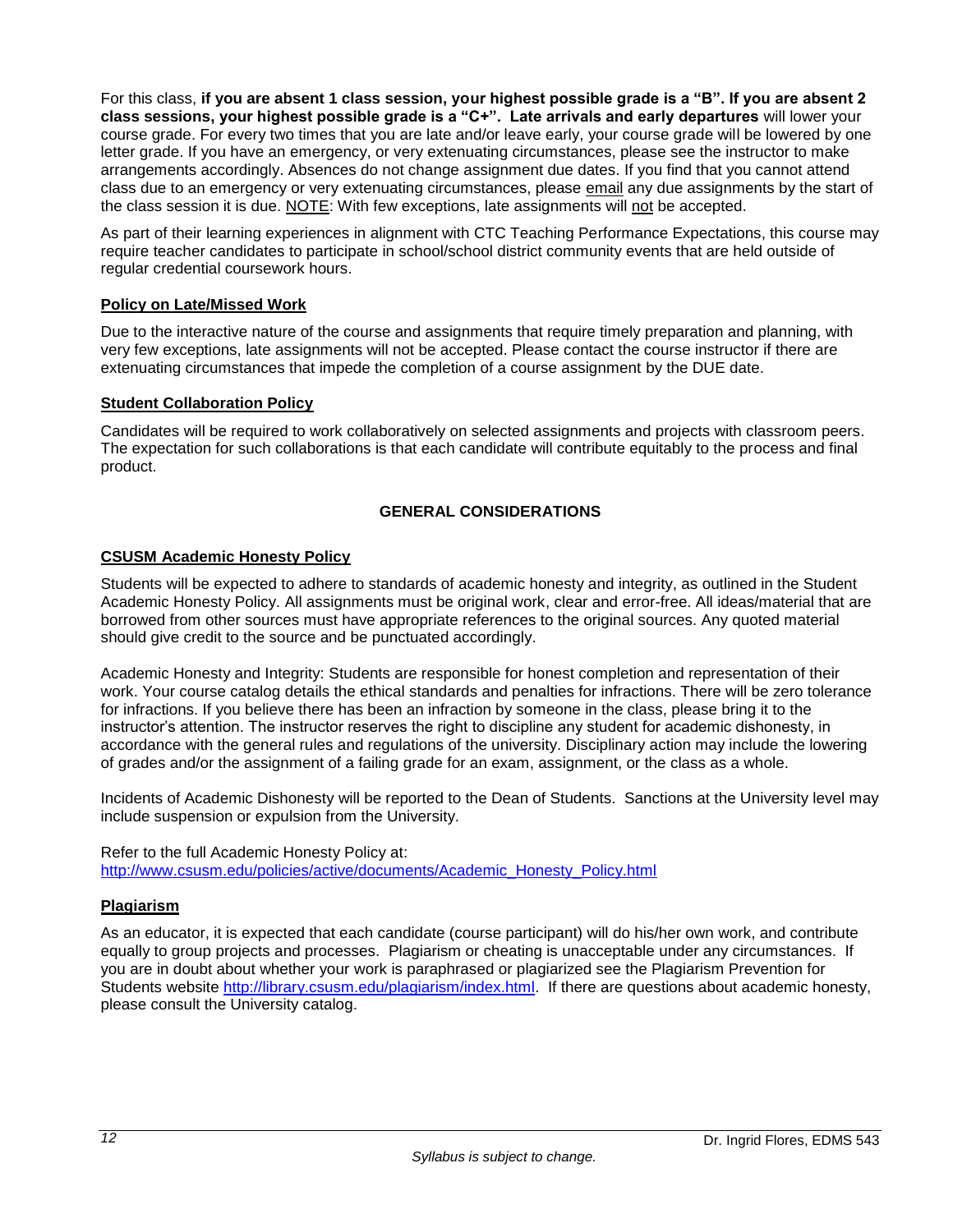### <span id="page-14-0"></span>**Students with Disabilities Requiring Reasonable Accommodations**

Students with disabilities who require reasonable accommodations must be approved for services by providing appropriate and recent documentation to the Office of Disabled Student Services (DSS). This office is located in Craven Hall 4300, and can be contacted by phone at (760) 750-4905, or TTY (760) 750-4909. Students authorized by DSS to receive reasonable accommodations should meet with their instructor during office hours or, in order to ensure confidentiality, in a more private setting.

# <span id="page-14-1"></span>**Credit Hour Policy Statement**

Per the University Credit Hour Policy:

• In this course, each unit of credit corresponds to one hour of class time and two hours of student learning outside of class. Examples of outside active learning are text readings and associated reading responses, lesson planning, interviewing students, authentic teaching practice with students, and working on course assignments outside of class.

#### <span id="page-14-2"></span>**All University Writing Requirement**

In keeping with the All-University Writing Requirement, all courses must have a writing component of at least 2,500 words (approximately 10 pages), which will be administered in a variety of ways in this course including lesson plans, assessment assignments, course text reading responses, reflections, and journal writings on authentic teaching experiences.

### <span id="page-14-3"></span>**Course Format**

Traditional face-to-face format

#### <span id="page-14-4"></span>**Necessary Technical Competency Required of Students**

Students are required to access and use Cougar Courses for assignment and course resources, uploading assignments, and for using the forum tool. Please use Word.docx for text files in this course. Students will share and collaborate on work using Google Docs. This course infuses interactive technology tools in course learning, so please bring computers to class as well as for class notes and access to your CSUSM email.

#### <span id="page-14-5"></span>**Electronic Communication Protocol**

Electronic correspondence is a part of your professional interactions. If you need to contact the instructor, e-mail is often the easiest way to do so. It is my intention to respond to all received e-mails in a timely manner. Please be reminded that e-mail and on-line discussions are a very specific form of communication, with their own nuances and etiquette. For instance, electronic messages sent in all upper case (or lower case) letters, major typos, or slang, often communicate more than the sender originally intended. With that said, please be mindful of all e-mail and on-line discussion messages you send to your colleagues, to faculty members in the School of Education, or to persons within the greater educational community. All electronic messages should be crafted with professionalism and care.

Things to consider:

- Would I say in person what this electronic message specifically says?
- How could this message be misconstrued?
- Does this message represent my highest self?
- Am I sending this electronic message to avoid a face-to-face conversation?

In addition, if there is ever a concern with an electronic message sent to you, please talk with the author in person in order to correct any confusion.

### <span id="page-14-6"></span>**Computer Use During Class Sessions**

You are welcome to use a laptop computer in class (in fact, it is highly encouraged to bring your laptop to class for various activities and for researching) when working on class assignments, for example. However, you will need to save checking email or other personal computer use for time outside of class. Most students find it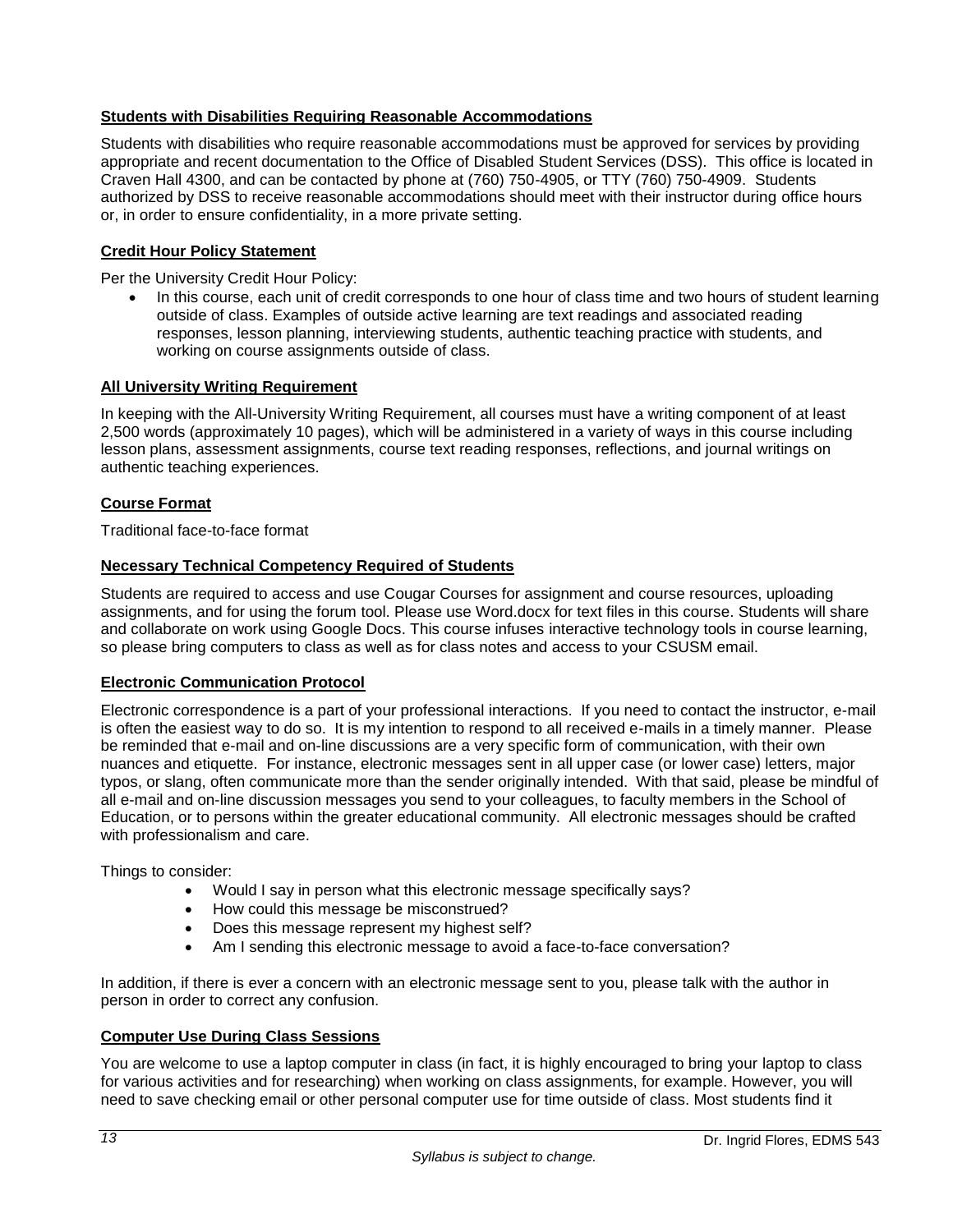disruptive when they are focusing on class activities or listening to presentations and can hear keyboarding in the classroom. Please be considerate of your instructor and peers in this regard. It is greatly appreciated by all!

#### <span id="page-15-0"></span>**Cell Phones**

Please turn off your cell phone before the start of each class. In addition, there will be no texting during class. It is unprofessional for teachers to use their cell phone during meetings with peers or during professional development activities (our class is considered professional development!). Your consideration will be appreciated by peers.

### <span id="page-15-1"></span>**Person-First Language**

Use "person-first" language in all written and oral assignments and discussions (e.g., "student with autism" rather than "autistic student"). Disabilities are not persons and they do not define persons, so do not replace personnouns with disability-nouns. Further, emphasize the person, not the disability, by putting the person-noun first.

# **LESSON DESIGN ELEMENTS**

#### <span id="page-15-3"></span><span id="page-15-2"></span>**Elements of The Learning Experience**

**Lesson Title**: What is the title of your lesson?

**Grade Level:**

**Content Area:** *Mathematics*

**Subject Matter:** *Number Sense, Measurement and Geometry, Algebra and Functions, Statistics, Data Analysis and Probability, Mathematical Reasoning*

**Time period for the learning experience:** 

**CA Common Core State Standards – Mathematics**: *State-adopted content standards* **CA Common Core State Standards for Mathematical Practice:** *Which practices/skills will your lesson address? address?* 

 *Annotate both content standards and mathematical practices used in your lesson.*

**Lesson objective(s) based on the content standards**: What do you want students to be able to do as a result of active engagement and learning in your lesson? What do you want students to know when the lesson investigation is finished? Write in complete sentences. Use an action verb and explain how students will demonstrate their new knowledge and understanding.

 Example: "After successful completion of the lesson, the student will be able to demonstrate understanding of \_\_\_\_\_\_\_\_\_\_\_." Or, "After successful completion of the lesson, the student will be able to  $\frac{1}{2}$ .

**Mathematical Concept(s):** What are you trying to teach? What big idea(s) is/are the focus of your lesson? Do NOT say, "The students will be able to \_\_\_\_\_\_\_\_\_." (That is an objective, not a concept.)

- *Example: In the set model for fractions, the whole is understood to be a set of objects and subsets of the whole make up fractional parts.*
- **Class Description** For the purpose of this assignment, the class description must include English Learners, Special Education students, and GATE students. Individualize this section based on your own assigned clinical practice classroom.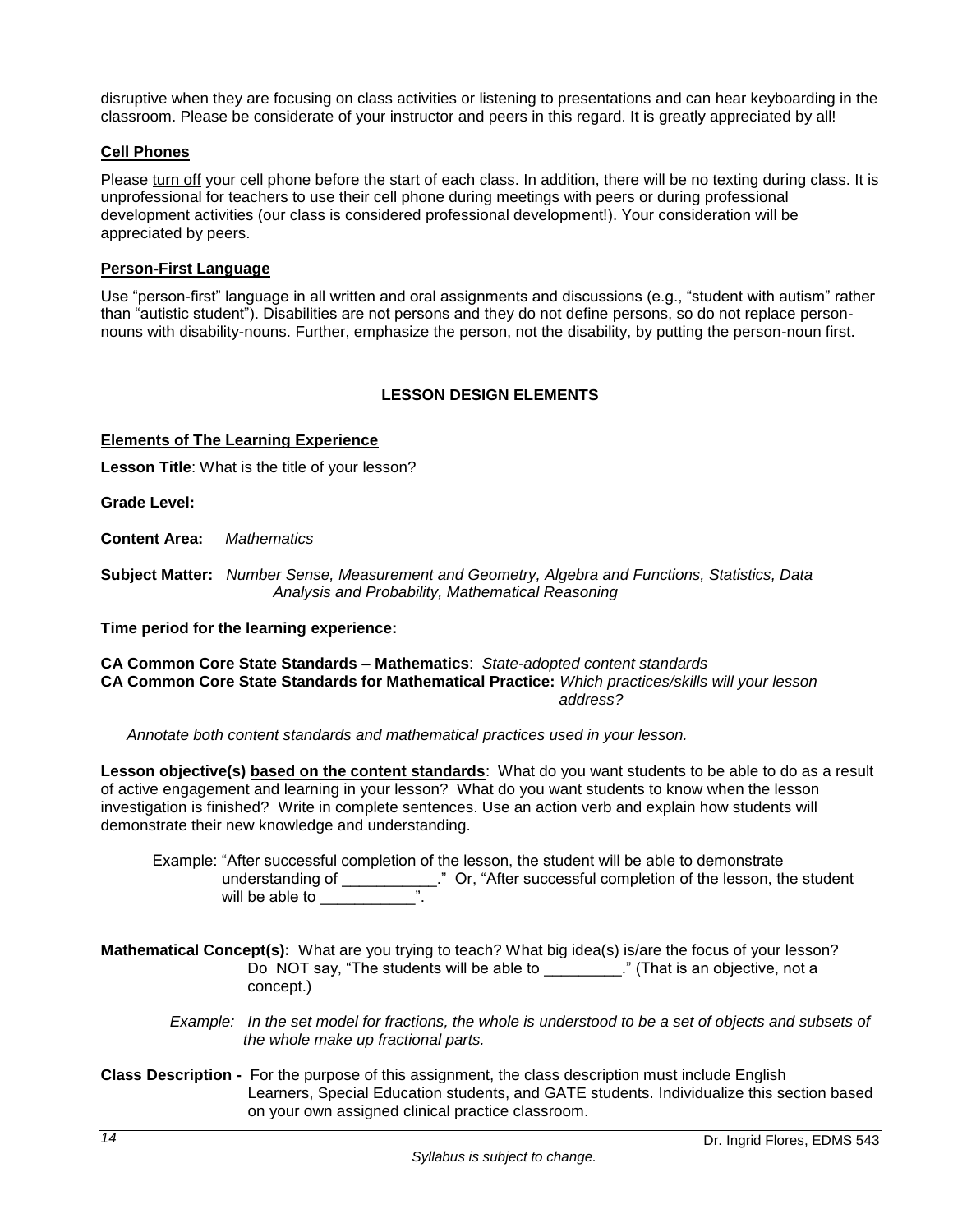*Type of class (self contained, subject specific), time of year, general background of students learning in relationship to new learning (challenges and prior learning)*

 *English Learners: Special education: GATE student: General education:* 

#### **Developmental needs of the students at this age**

*Learning needs and developmental, age-appropriate skills needed by your students based on grade level. How do students in your chosen grade level learn best? What kinds of instructional strategies best support their learning? This information is easily accessed through a Google search.*

**Student Groupings**: *How will you group students for instruction?*

**Materials/Resources/Technology:** *What does the teacher need? What do the students need? Materials should include lists of supplies that will be needed to present this lesson.*

#### <span id="page-16-0"></span>**Assessment Plan**

**Note:** Goals/objectives that will be assessed are based on the content standards and are tied to the Big Idea(s) (concepts) in your lesson.

*Types of assessment: Prior knowledge (pre assessment), Formative (progress monitoring), and Summative (final product)*

#### *Description and Purpose of each Assessment Type listed above*

 *Feedback strategies: How students will be informed of specific successes and challenges?*

 *Description & Purpose of Differentiated/Adapted Assessment Methods for ONE of the following students:*

- *English Learner*
- *Learner with Special Needs*
	- *Learning Disability*
		- *Physical Disability*
- *GATE Student/Advanced Learners/Accelerated Learner*

 *How general assessment results will be used to inform instruction:*

### <span id="page-16-1"></span>**Criteria for Assessment**

What benchmark criteria will you use to grade the assessment? How will you know if a student has successfully completed the assessment and accomplished the learning goals? What will they do to show you they have succeeded?

**NOTE:** Criteria are based on the science content standards and the learning goals/objectives in your lesson.

**Lesson Activities**: Address the subject matter lesson objectives (tied to math content standards and developmental needs of the students described.

**\* Please refer to the PROBLEM-BASED THREE-PART LESSON INSTRUCTIONAL MODEL at the end of this syllabus before you begin writing the following part of your lesson design**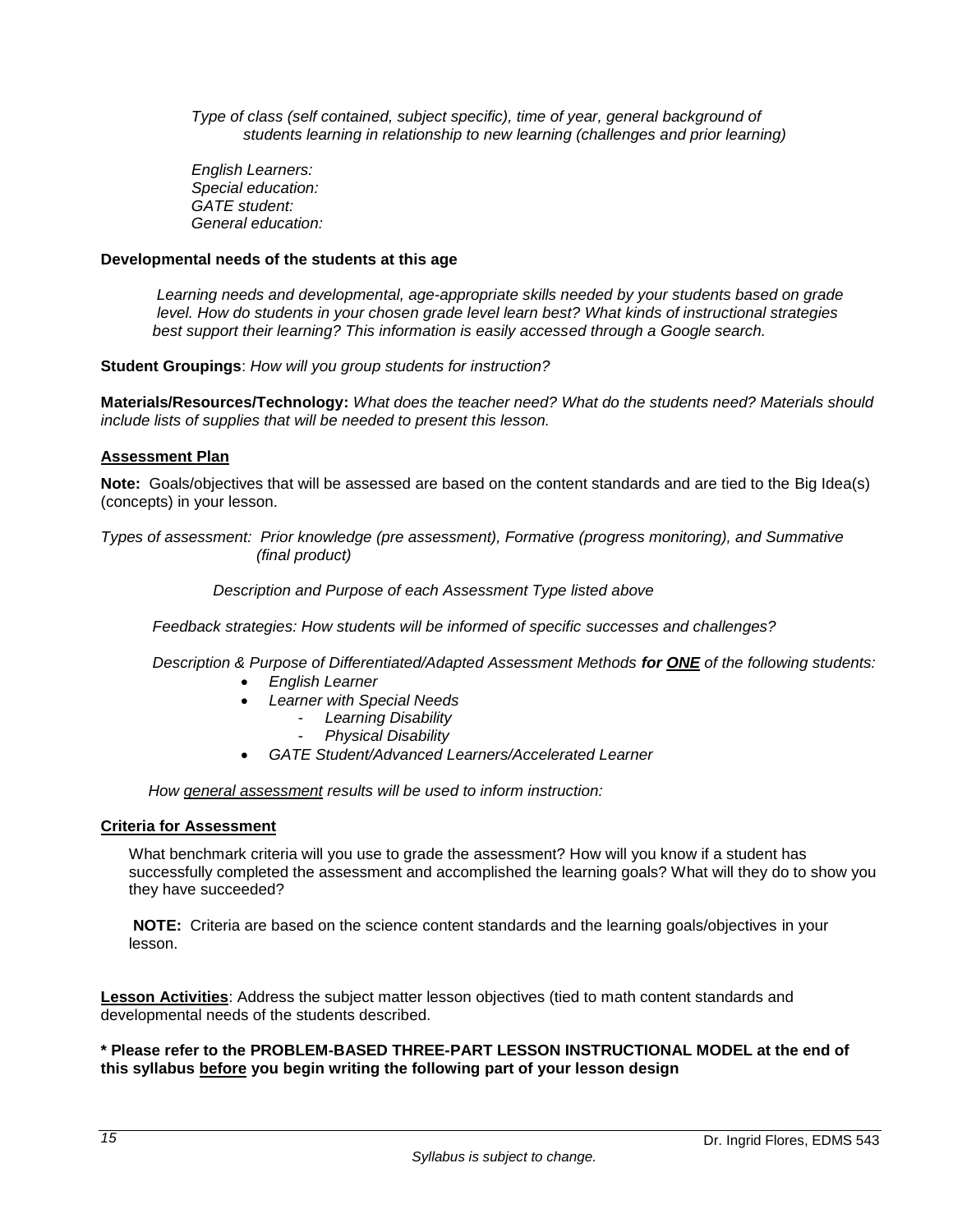| <b>Instructional Strategies-</b>                                                                                                                       | <b>Student Activities -</b>                                                                         |  |
|--------------------------------------------------------------------------------------------------------------------------------------------------------|-----------------------------------------------------------------------------------------------------|--|
| What the teacher does during the instruction.                                                                                                          | What the students do during the lesson and<br>independent practice.                                 |  |
| <b>LAUNCH:</b>                                                                                                                                         |                                                                                                     |  |
| Opening the Lesson/ INTO = Before the Lesson<br>Anticipatory Set - How will you motivate and focus<br>students? What prior knowledge do students need? | What will the students do?                                                                          |  |
| <b>EXPLORE:</b>                                                                                                                                        |                                                                                                     |  |
| Process/Steps of Instruction/ THROUGH =<br><b>During the Lesson</b>                                                                                    | For each of the steps of instruction (what the<br>teacher does), describe what the students will do |  |
| <b>Please ensure that the following GUIDING</b><br>QUESTIONS are addressed in this area of your<br>lesson design.                                      |                                                                                                     |  |
| How will you describe and model skills/tasks<br>1.                                                                                                     |                                                                                                     |  |
| required for the lesson?<br>2. How will you ensure that the mathematical<br>concept(s) are clear and explicit?                                         |                                                                                                     |  |
| 3. How will support the lesson objective(s)?                                                                                                           |                                                                                                     |  |
| How will you actively involve all students?<br>4.                                                                                                      |                                                                                                     |  |
| How will you structure opportunities for the<br>5.<br>students to apply their learning in class with<br>support?                                       |                                                                                                     |  |
| How will you check for students' understanding?<br>6.                                                                                                  |                                                                                                     |  |
| How will you structure opportunities for the<br>7.<br>students to apply their learning in class<br>independently?                                      |                                                                                                     |  |
| How will you ensure that the independent<br>8.<br>practice is at the appropriate level of difficulty                                                   |                                                                                                     |  |
| for the various students?                                                                                                                              |                                                                                                     |  |
| How will you assess that students have met the<br>9.<br>learning objectives?                                                                           |                                                                                                     |  |
| 10. What will your interventions consist of if the                                                                                                     |                                                                                                     |  |
| learning objectives are not being met?                                                                                                                 |                                                                                                     |  |
| <b>SUMMARY:</b>                                                                                                                                        |                                                                                                     |  |
| Closure: How will you have students summarize<br>their learning to provide closure?                                                                    | How will the students summarize their learning?                                                     |  |
| <b>BEYOND = AFTER THE LESSON = EXTENDING</b>                                                                                                           |                                                                                                     |  |
| <b>LEARNING</b>                                                                                                                                        |                                                                                                     |  |
|                                                                                                                                                        | What will the students do?                                                                          |  |
| Transfer: How will you structure opportunities for<br>students to continue learning/practice and transfer<br>learning after the lesson?                |                                                                                                     |  |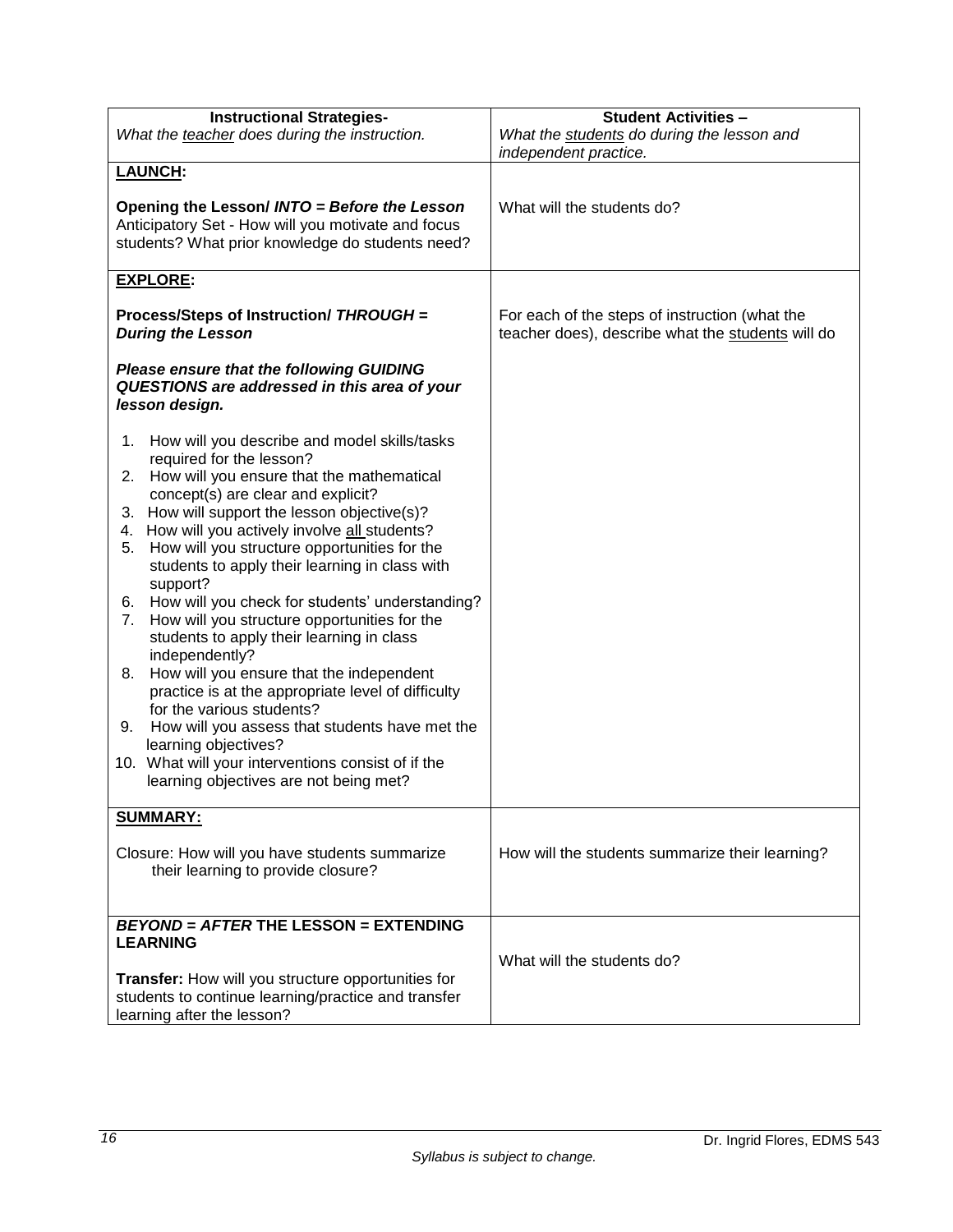**Description & Purpose of Differentiated/Adapted Instructional Methods for ONE of the following students:**

- *English Learner*
- *Learner with Special Needs*
	- *Learning Disability*
	- *Physical Disability*
- *GATE Student/Advanced Learners/Accelerated Learner*

# <span id="page-18-0"></span>**RATIONALE FOR INSTRUCTIONAL STRATEGIES:**

Why are the instructional strategies, student activities and resources appropriate for this class (based on content and student development)?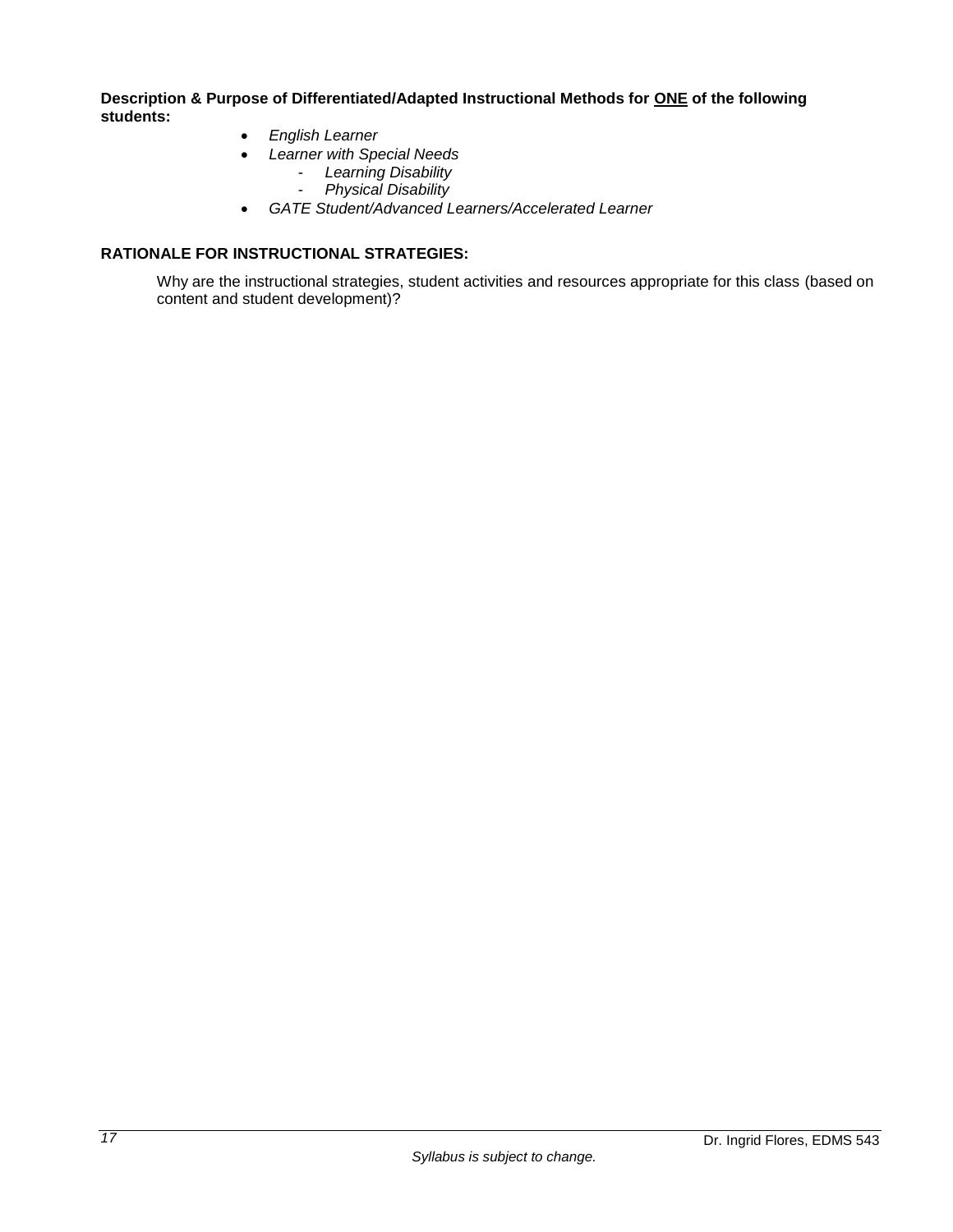### **\*PROBLEM-BASED THREE-PART LESSON**

#### **INSTRUCTIONAL MODEL**

<span id="page-19-0"></span>**Problem-centered teaching** opens the mathematics classroom to exploring, conjecturing, reasoning, and communication. This model is very different from the "transmission" model in which teachers tell students facts and demonstrate procedures and then students memorize the facts and practice the procedures. This model looks at instruction in three phases: launching, explore, and summary.

#### **Launch (Before)**

In the first phase, the teacher launches the problem with the whole class. This involves helping students understand the problem setting, the mathematical context, and the challenge. The following questions can help the teacher prepare for the launch:

- What are students expected to do?
- What do the students need to know to understand the context of story and the challenge of the problem?
- What difficulties can I foresee for students?
- How can I keep from giving away too much of the problem?

The launch phase is also the time when the teacher introduces new ideas, clarifies definitions, reviews old concepts, and connects the problem to past experiences of the student. It is critical that, while giving students a clear picture of what is expected, the teacher leaves the potential of the task intact. He or she must be careful not to tell too much and lower the challenge of the task to something routine or to cut off the rich array of strategies that may evolve from an open launch of the problem.

#### **Explore (During)**

In the explore phase, students work individually, in pairs, in small groups, or occasionally as a whole class to solve the problem. As they work, they gather data, share ideas, look for patterns, make conjectures, and develop problem-solving strategies. It is inevitable that students will exhibit variation in their progress. The teacher's role during this phase is to move about the classroom, to observe individual performance, and to select specific student work samples to be shared during the summary phase. The teacher helps students persevere in their work and differentiate their work by asking appropriate questions and providing confirmation and redirection where needed. For students who are interested in and capable of deeper investigation, the teacher may provide additional challenges related to the problem. Although it is imperative that all students be given enough time and opportunity to thoroughly work on the problem, it is not always necessary for every student to finish the problem at this time.

The following questions can help the teacher prepare for the explore phase:

- How will I organize the students to explore this problem? (Individuals? Pairs? Groups? Whole class?)
- What materials will students need?
- How should students record and report their work?
- What different strategies can I anticipate they might use?
- What questions can I ask to encourage student conversations, thinking, and learning?
- What questions can I ask to focus their thinking if they become frustrated?
- What questions can I ask to challenge students if the initial question is "answered"?

### **Summary (After)**

The summary phase of instruction begins when students have gathered sufficient data or made sufficient progress toward solving the problem. In this phase, students discuss their solutions as well as the strategies they used to approach the problem, organize the data, and find the solution. During the discussion, the teacher helps students enhance their understanding of the mathematics in the problem and guide them in refining their strategies into efficient, effective problem-solving techniques.